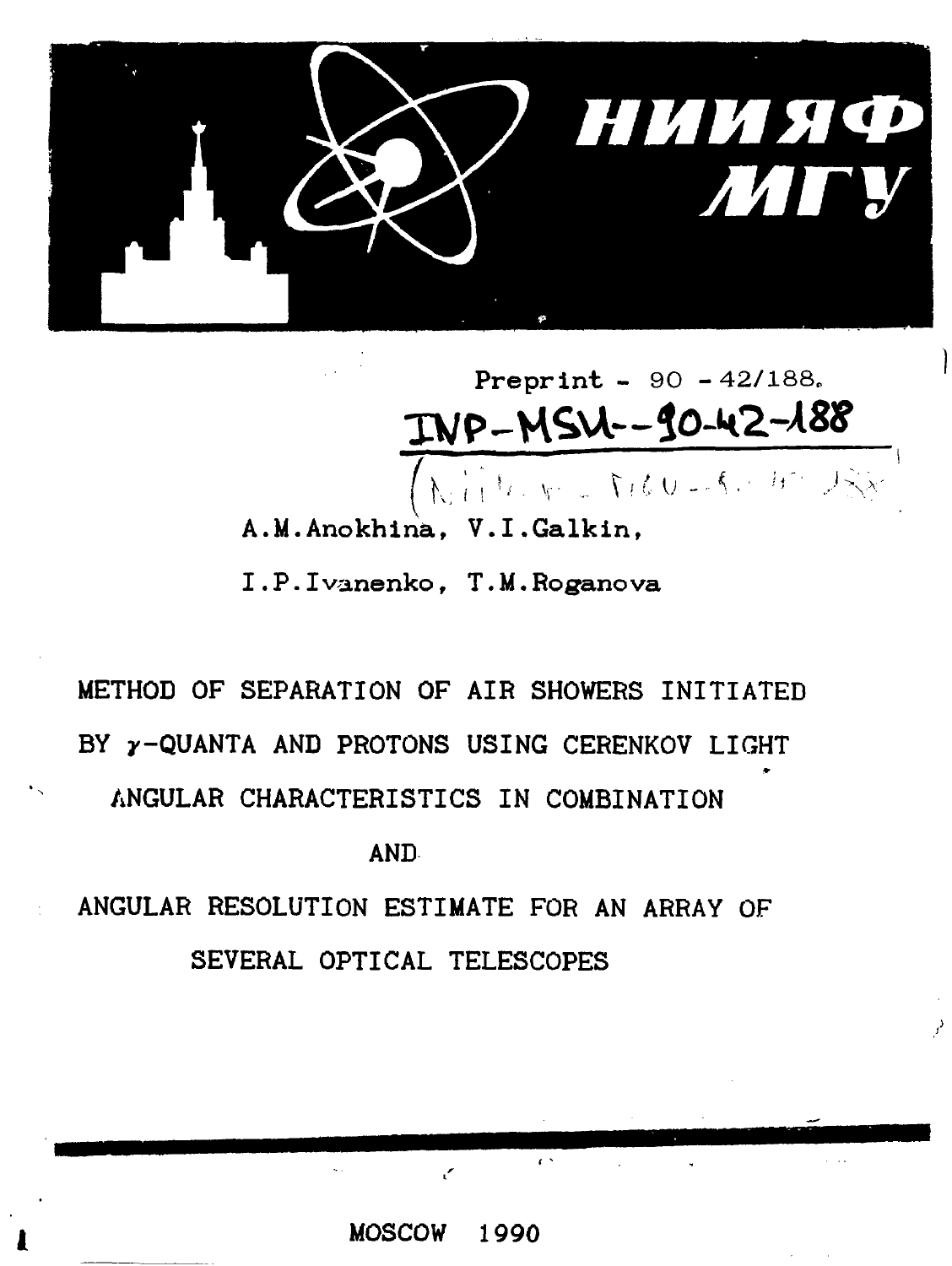# **NUCLEAR PHYSICS RESEARCH INSTITUTE MOSCOW STATE UNIVERSITY**

**Preprint \_ 90 - 42/188.**

**A.M.Anokhina, V.I.Galkin,**

**I.P.Ivanenko, T.M.Roganova**

**METHOD OF SEPARATION OF AIR SHOWERS INITIATED** BY  $\gamma$ -QUANTA AND PROTONS USING CERENKOV LIGHT **ANGULAR CHARACTERISTICS IN COMBINATION**

**AND**

 $\rightarrow$ 

**ANGULAR RESOLUTION ESTIMATE FOR AN ARRAY OF SEVERAL OPTICAL TELESCOPES**

**MOSCOW 1990**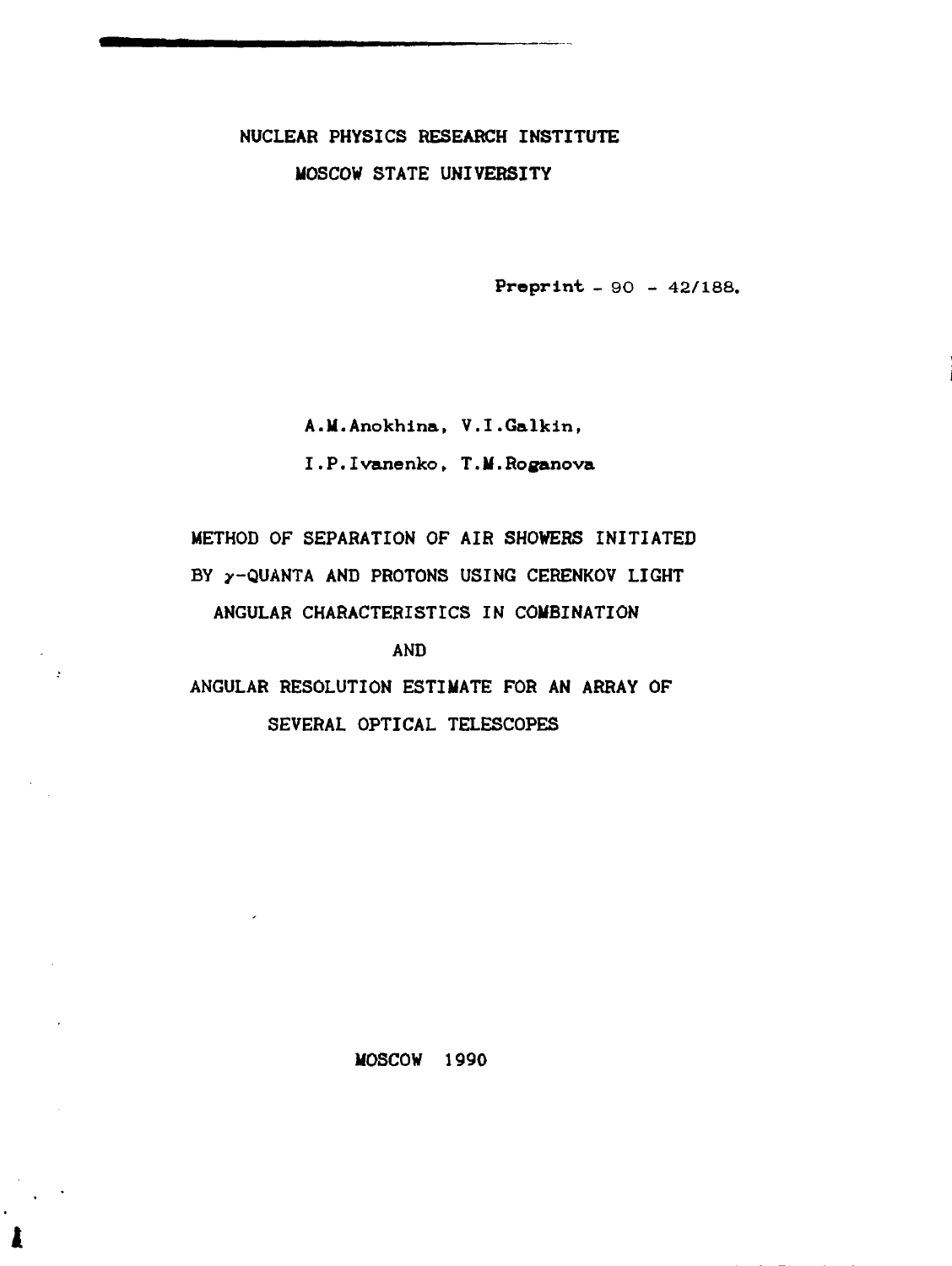#### **ABSTRACT**

Computer simulation of optical characteristics of air showers was carried out. On the basis of multidimensional analysis of Cerenkov light angular distribution possibility is considered to distinguish y-showers from proton showers. Also an estimate for angular resolution is given for an array of five optical telescopes situated at Mt.Aragats.

Authors:

Anokhina A.M., Galkin V.I., Ivanenko I.P., Roganova T.M.

 $\odot$ 

ł

Nuclear Physics Research Institute

Moscow State University

J.

1990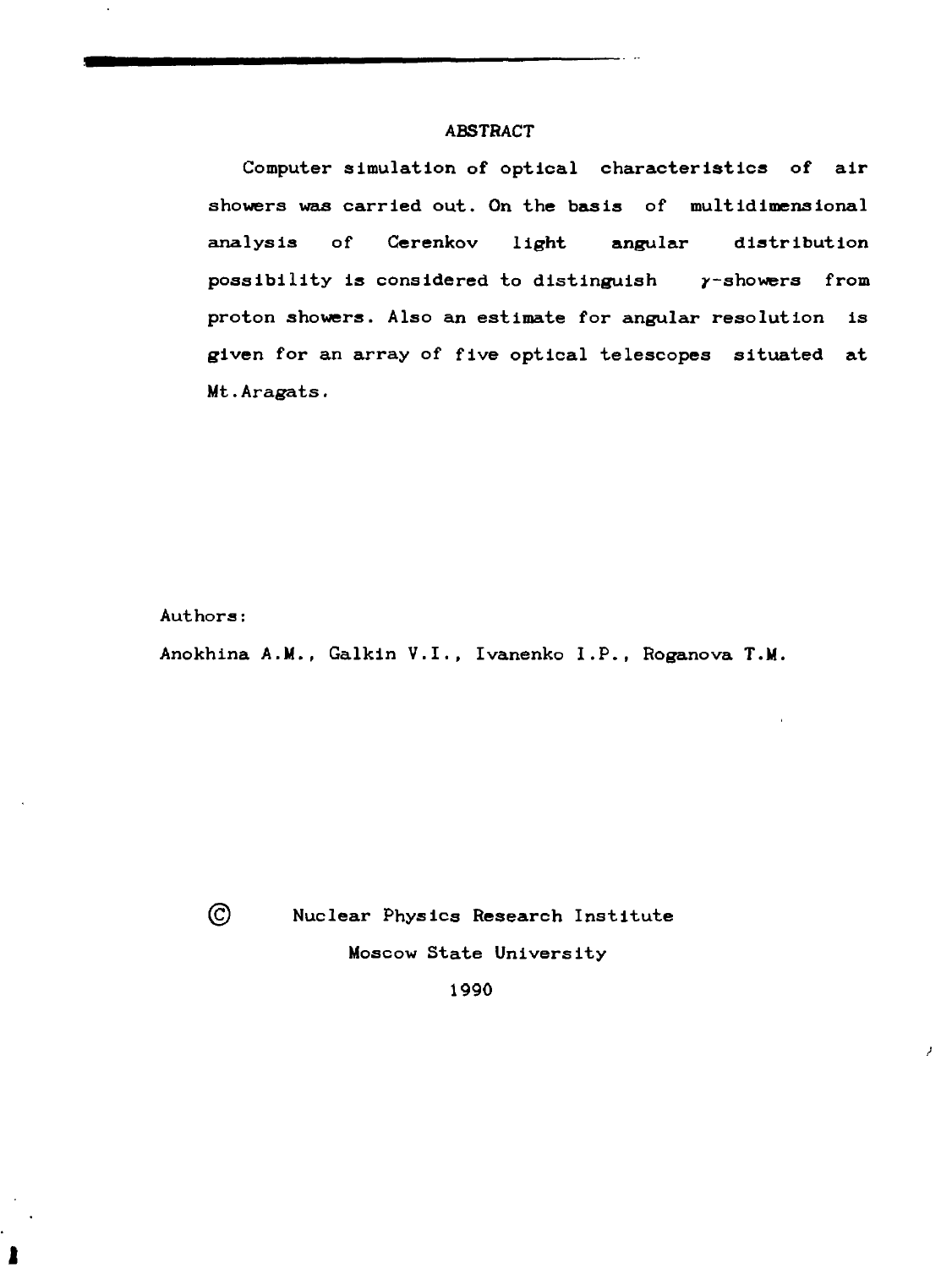$-3 -$ 

... there is still a reality left there to love, when the illusions have vanished.

> COLIN WILSON "The Mind Parasites"

#### INTRODUCTION.

Modern stage of high-energy cosmic y-ray emission research is characterized by heightened needs for the reliability of identification of the so-called " $\gamma$ -events", i.e.  $\gamma$ -initiated showers.

One can obtain information of primary  $\gamma$ -quanta of energy  $\geq 1$  TeV by detecting secondaries born in interactions of gammas with Earth atmosphere. In this case the task of an experiment reduces to reliable selection of y-initiated electron-photon cascades against the background of air showers caused by primary nuclei. The main problem is that with angular resolution of experimental array of the order of  $\sim 1^{\circ}$  primary  $cosmic \rightharpoonup f \rightharpoonup makes \rightharpoonup 5 \cdot 10^{-9} \rightharpoonup \rightharpoonup s^{-1}$  which by far exceeds estimated  $\gamma$ -quantum flux  $\sim 10^{-11} - 10^{-12}$  cm<sup>-2</sup>· s<sup>-1</sup> (E<sub>1</sub>  $\geq$  1 TeV) [ 1 ].

In the energy band  $\rm\,E_{1}^{\,}$   $\rm\leq 10^{12} eV$  optical systems are used for search and detection of  $\gamma$ -showers -- special telescopes aimed at Cerenkov emission of charged shower particles. Lower limit for energy of  $\gamma$ -ray detested in such a way is  $\sim 10^{11}$ eV, which is due to minimum Cerenkov photon density required, detector threshold sensitivity, light-collecting area and night sky background.

As far as primary nuclei background suppression is concerned, angular distribution of Cerenkov light generated by  $\gamma$ - and p-showers is worth paying special attention to. Differences in Cerenkov light angular distribution effect shower images one can obtain in focal plane of a mirror of a Cerenkov telescope and, therefore, analyzing such images one can get information on the types of primary particles that initiated the corresponding showers.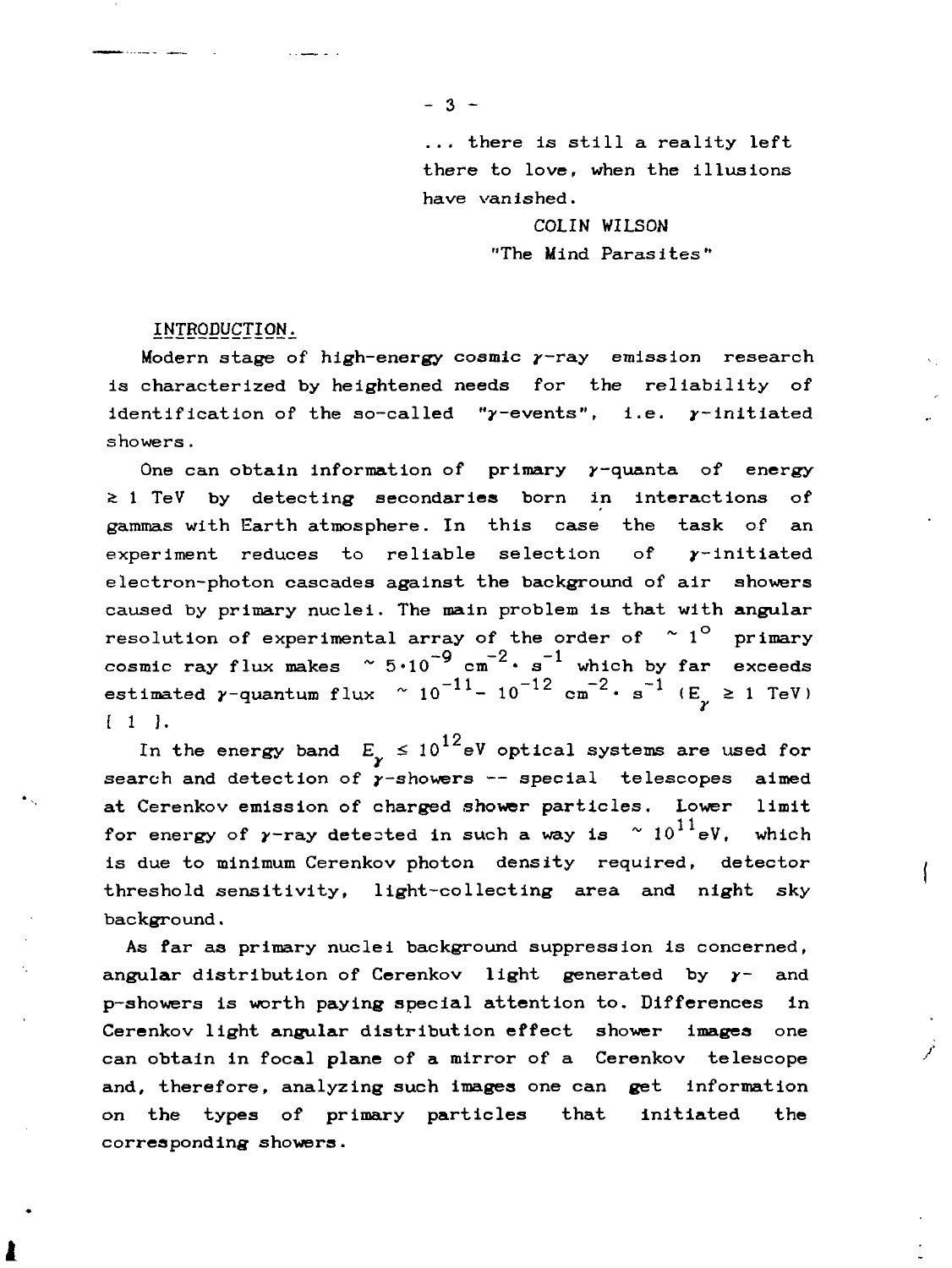In order to construct selection criterion and evaluate its efficiency various characteristics of images (Cerenkov light spots) are used. Note that experimental investigation is possible only for background events (i.e. proton showers). In case of y-showers the only way to obtain Cerenkov image characteristics is to carry out a calculation (most likely, numerical or Monte-Carlo). Each specific experimental array requires a calculation of its own, because the results of such calculations are very sensitive to the conditions of particular experiment (e.g. observation height, geometry of light receiver, mirror area, etc.).

Simulations of Cerenkov angular images of showers in Whipple observatory telescope carried out by  $Hillas$   $[2]$  show that there exist some Cerenkov light spot characteristics that really can help us to identify the primary particle type. They are: the so-called azimuthal width A (the way Hillas put it)

 $A = \sqrt{\frac{2}{L^2} \cdot \sin^2 \omega + w^2 \cdot \cos^2 \omega}$ where  $L$  - spot length,  $W$  - spot width,  $\omega$  - angle between the

spot long axis and "center of spot - center of detector" direction, and MISS - the distance between the center of detector and the spot long axis.

Using MISS distribution for  $\gamma$ -showers Hillas [ 3 ] estimates the accuracy of  $\gamma$ -source direction determination with the help of two telescopes (stereovision) to be  $^{\sim}$  few angular minutes.

In present paper characteristics of Cerenkov spots are investigated on the basis of simulation of optical emission from electron-photon and proton showers of  $\mathsf{E}^{\mathsf{u}}_{\mathsf{c}}$  = 10  $^{12}$  ,10  $^{13}$  ,10  $^{14}$  eV and y-shower selection criterion is constructed; algorithm is developed enabling  $\gamma$ -source direction determination to within  $\leq 0.2$  using several telescopes.

While calculating angular characteristics of proton and electron-photon cascade optical emission a method is used similar to the one described in [ 4 ].

Simulations are carried out for an array of five telescopes set 70 m apart at observation depth 700  $\mathrm{g/cm}^2$ .

 $- 4 -$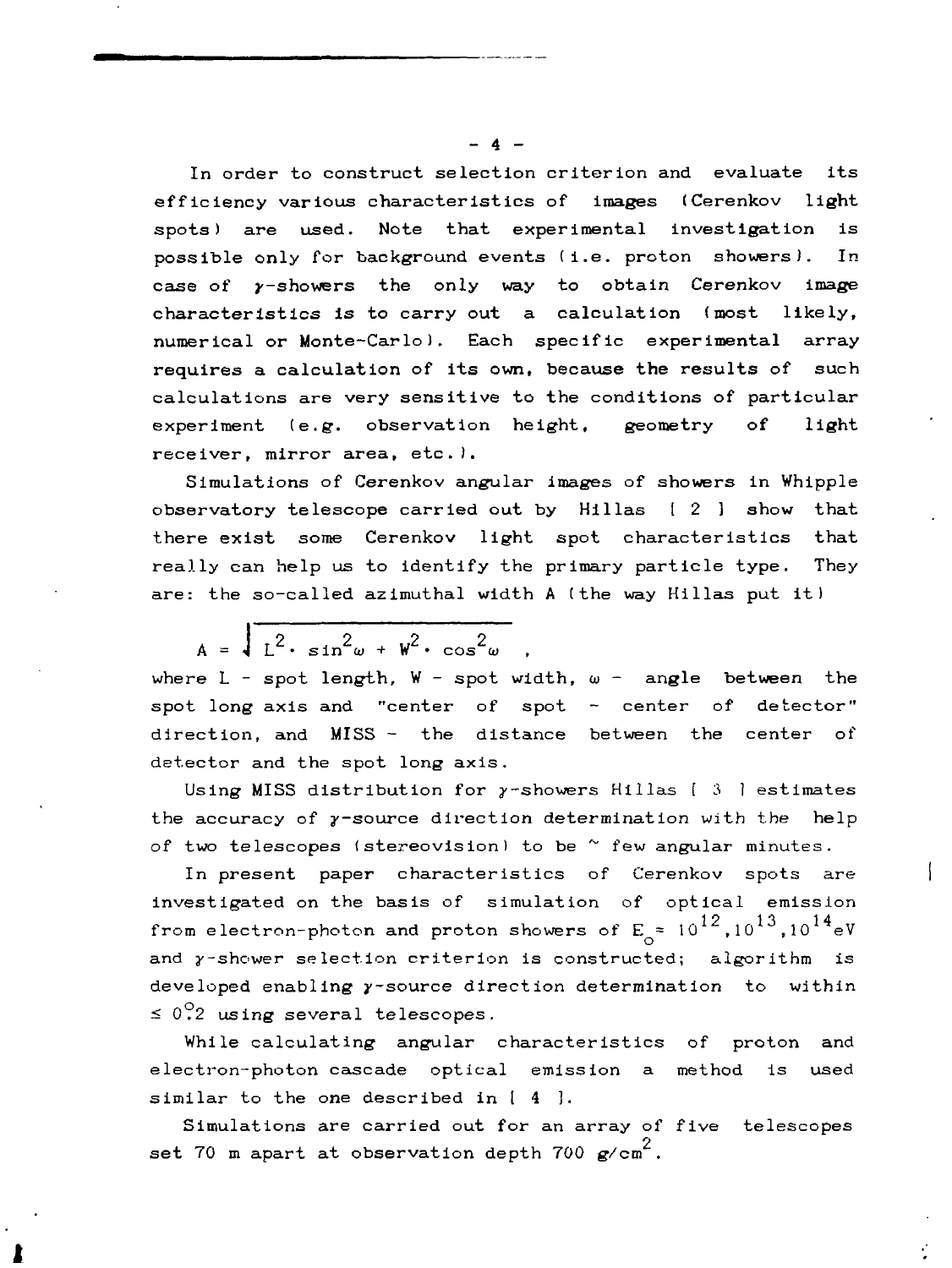- I. IMAGES IN A SINGLE TELESCOPE: PROCESSING & CLASSIFICATION.
- § 1. LIGHT SPOT PROCESSING DESCRIPTION.

Cerenkov light images were obtained as the result of simulation of optical emission angular distribution in a detector consisting of a spherical mirror of area  $5\pi^2$  and a matrix of 100 angular cells — light receivers which were situated in focal plane of the mirror. Each cell views a solid angle of  $0.3 \times 0.3$ , the whole matrix enveloping  $3^\circ \times 3^\circ$ .

Light spot in such a detector is a two-dimensional distribution of Cerenkov light over 100 angular cells.

Spot handling procedure waa as follows:

- 1. Maximal-1ight-deposit cell coordinates & contents are found as well as signal totaled over the whole matrix  $(Q)$ .
- 2. Coordinates of the spot center of mass are determined:



where  $X_1$ ,  $Y_1$ - coordinates of i-th cell center,  $W_1$  - its light contents,  $n \le 100$ . Only cells with contents exceeding 1% of Q are taken into account.

- Distance RM between the spot center of mass and the center  $3.$ of the detector field of view is defined.
- Spot second momenta are determined including the centered  $4.$  $\frac{1}{2}$ . Spot second momenta are determined including the centered including the centered including the centered including the centered including the centered including the centered including the centered including the



 $-5 -$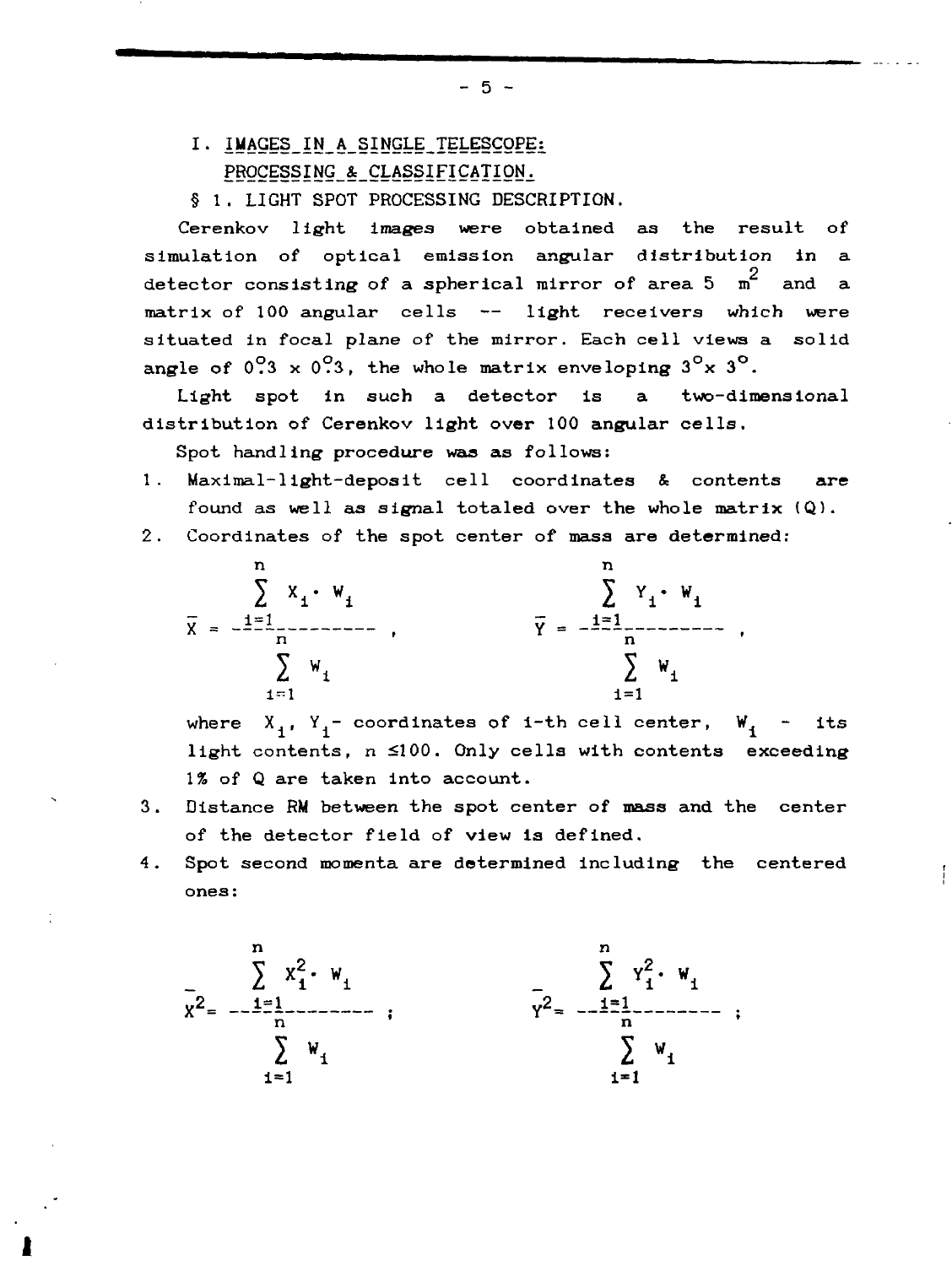



$$
P(X,Y) = \frac{1}{\sqrt{(2\pi)^2 \cdot \det \lambda_{ij}}} \cdot \exp\left\{-\frac{1}{2} \sum_{j=1}^{2} \sum_{k=1}^{2} \Lambda_{jk}(X-\bar{X})(Y-\bar{Y})\right\};
$$

where  $\lambda_{jk}$  is the covariance matrix:  $\lambda_{jk} = \begin{bmatrix} \sigma_X^2 & r \sigma_X \sigma_Y \\ r \sigma_V \sigma_V & \sigma_V^2 \end{bmatrix}$ ;  $A_{1k} = \lambda \frac{-1}{1k}$ ;  $\sigma_X = \sqrt{D_X}$ ;  $\sigma_Y = \sqrt{D_Y}$ ;  $r = \overline{XY} \vee (\sigma_X \sigma_Y)$ .

In order to calculate SA and SB the distribution is diagonalized which gives:

$$
SA^{2} = \sigma_{1}^{2} = \frac{1}{2M} , \qquad SB^{2} = \sigma_{2}^{2} = \frac{1}{2L} , \text{ where}
$$
\n
$$
M = \frac{1}{4(1 - r^{2})\sigma_{X}^{2}\sigma_{Y}^{2}} \cdot \begin{bmatrix} \sigma_{X}^{2} + \sigma_{Y}^{2} - \frac{(\sigma_{X}^{2} - \sigma_{Y}^{2})^{2} - 4r^{2}\sigma_{X}^{2}\sigma_{Y}^{2}}{(\sigma_{X}^{2} - \sigma_{Y}^{2}) + 4r^{2}\sigma_{X}^{2}\sigma_{Y}^{2}} \end{bmatrix}
$$

 $-6 -$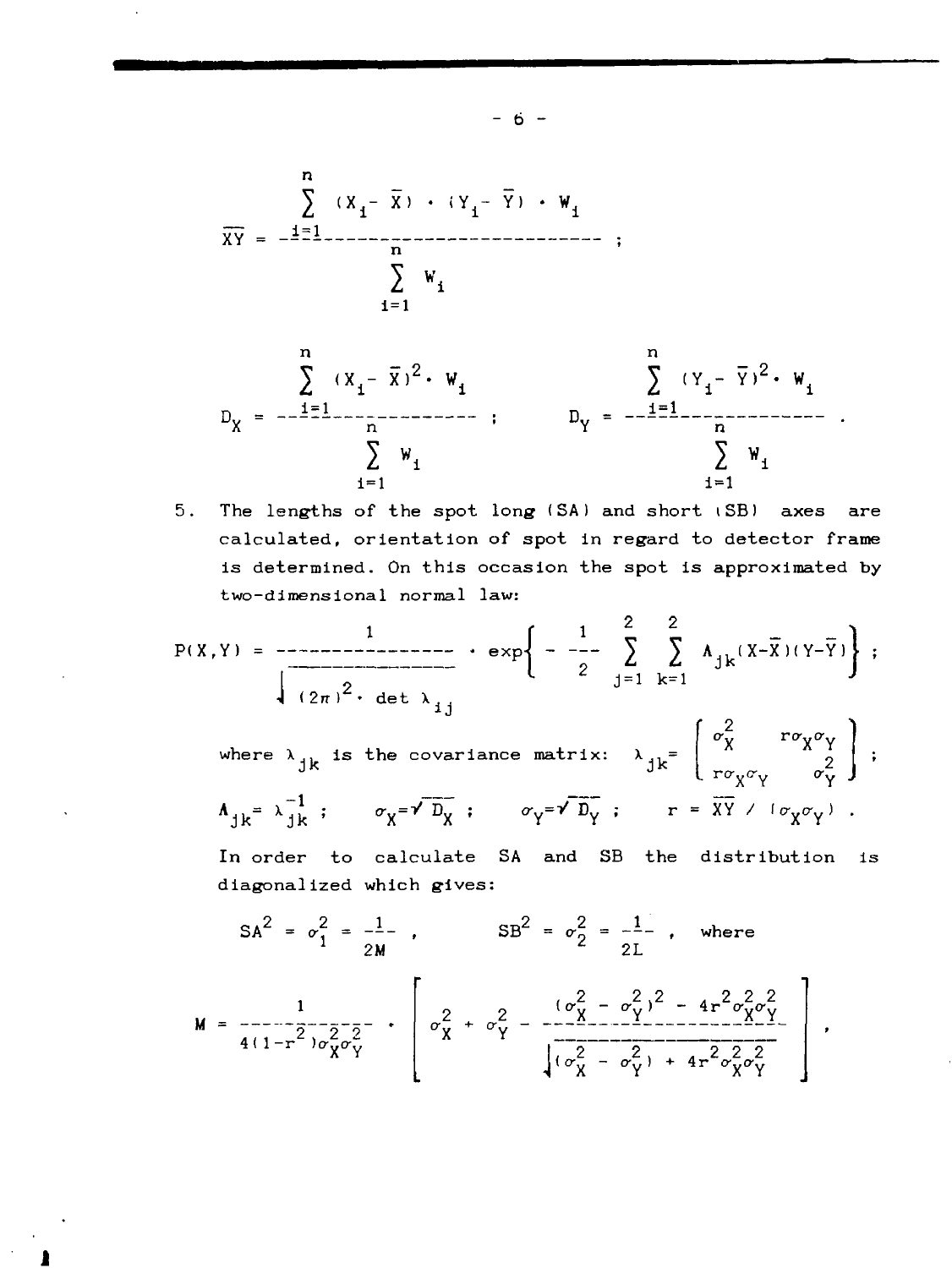$$
L = \frac{1}{4(1-r^2)\sigma_X^2\sigma_Y^2} \cdot \left[\sigma_X^2 + \sigma_Y^2 + \frac{(\sigma_X^2 - \sigma_Y^2)^2 - 4r^2\sigma_X^2\sigma_Y^2}{\sqrt{(\sigma_X^2 - \sigma_Y^2) + 4r^2\sigma_X^2\sigma_Y^2}}\right]
$$

**. Angle и between the spot long axis and "spot center of mass center of detector" direction is calculated (see Fig.l).**



**Fig. 1**

**Scheme explaining the process of shower light image handling. SA and SB - long and short spot axes (more exactly, semi-axes), [T1.T2] segment - spot azimuthal widtn (AZWID),**

*if -* **spot long axis orientation angle,**

 $\frac{1}{2}$ 

77

- **angle between the spot long axis and "spot center of mass center of detector" direction,**
- **[0,C] segment distance between the center of detector and the spot long axis (HMISS).**

 **7 -**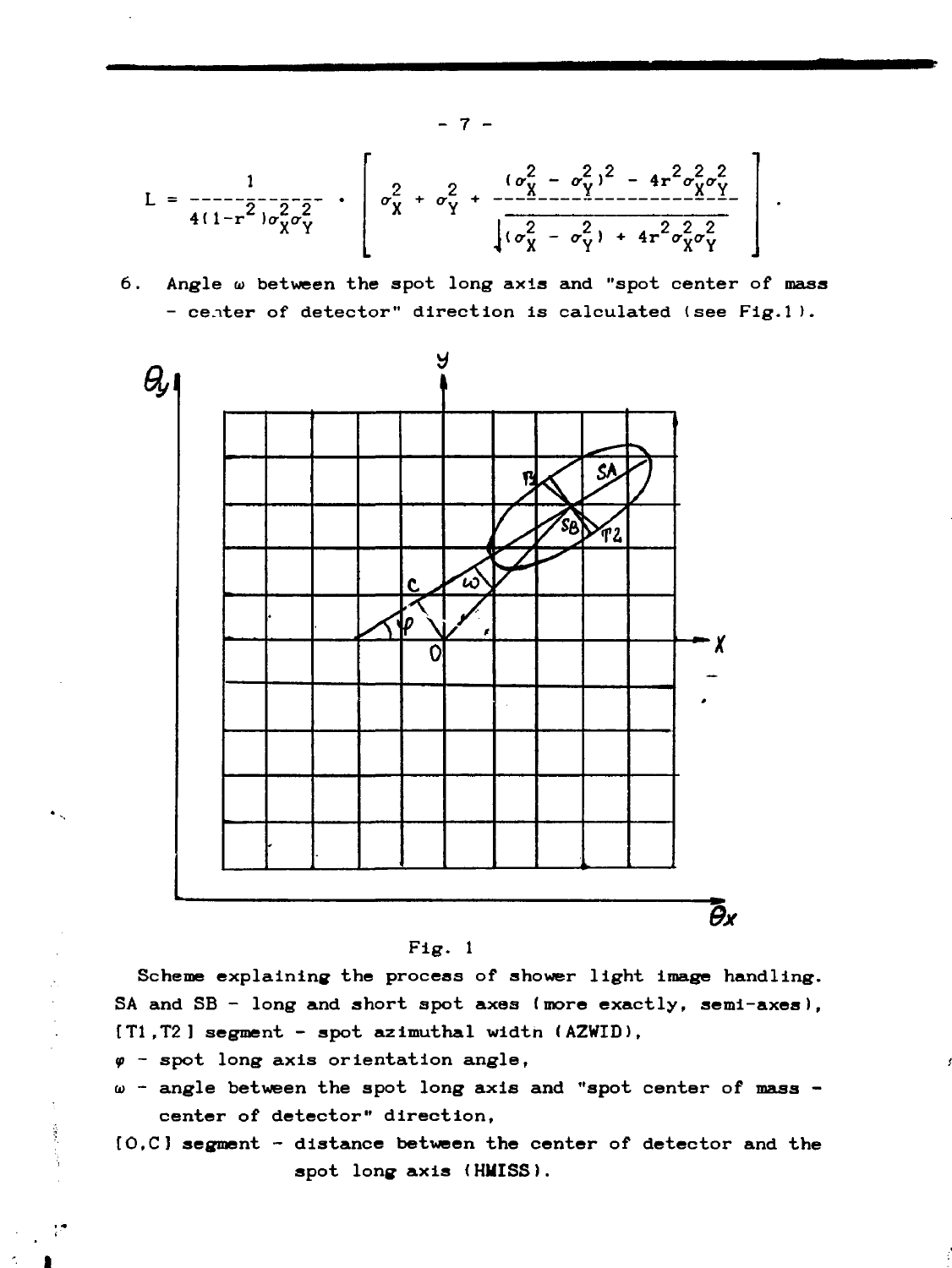7. Azimuthal width AZWID is calculated, i.e. [T1,T2] segment  $(see Fig.1):$ 

$$
AZWID = \frac{2 \cdot a \cdot b}{\sqrt{a^2 \cdot \cos^2 \omega + b^2 \cdot \sin^2 \omega}} , \quad a = SA , \quad b = SB.
$$

- 8. Distance between the center of detector and the spot long axis, i.e. [O,C] segment length is calculated: HMISS =  $\mathbb{R}$ M · sin  $\omega$ .
- 9. Value is calculated of SUPER parameter incorporating several light spot characteristics:

SUPER = 
$$
\frac{\text{SB}}{\text{SA}}
$$
,  $|w| \cdot \text{RM}$ . Such parameter form is chosen.

results that each factor of a composite parameter should be smaller (or greater) for y-showers than for proton ones. In the case under consideration,  $y$ -shower light images are:

1) more stretched: 
$$
\left(\frac{\text{SB}}{\text{SA}}\right)_Y < \left(\frac{\text{SB}}{\text{SA}}\right)_P
$$
.

2) criented mainly towards the center of detector:

 $\omega_{\mathbf{y}} \ \leq \ \omega_{\mathbf{p}} \ \ ,$ 

3) closer to the center of detector:  $RM_y < RM_p$ .

\$ 2. F/P-SELECTION CRITERION CONSTRUCTION PROCESS.

After individual image processing is completed the event particular  $(i.e.$  this  $image)$ can be represented by  $N$ -dimensional random vector X the way it was done in [  $\blacktriangleleft$ 1. Then a question is investigated which of the two classes  $(w_y, w_0)$  X belongs to. Distribution of each component of vector X is approximated by normal one. Each class of events (w,,  $i=1,2$ ) is characterized by mean vector  $\xi$ , and covariance matrix  $\lambda^1$  that define normal conditional probability density function:

 $\frac{1}{1}$ 

ーーーー

$$
P(X/\omega_1) = \frac{1}{\sqrt{2\pi N \cdot \mu^2}}
$$
  $\exp\left\{-\frac{1}{2} \sum_{j=1}^{N} \sum_{k=1}^{N} A_{jk}^2 (X_j - \bar{\epsilon}_k) (X_k - \bar{\epsilon}_k)\right\}$ 

where  $\xi_k^1$ - k-th component of mean vector  $\xi^1$  corresponding to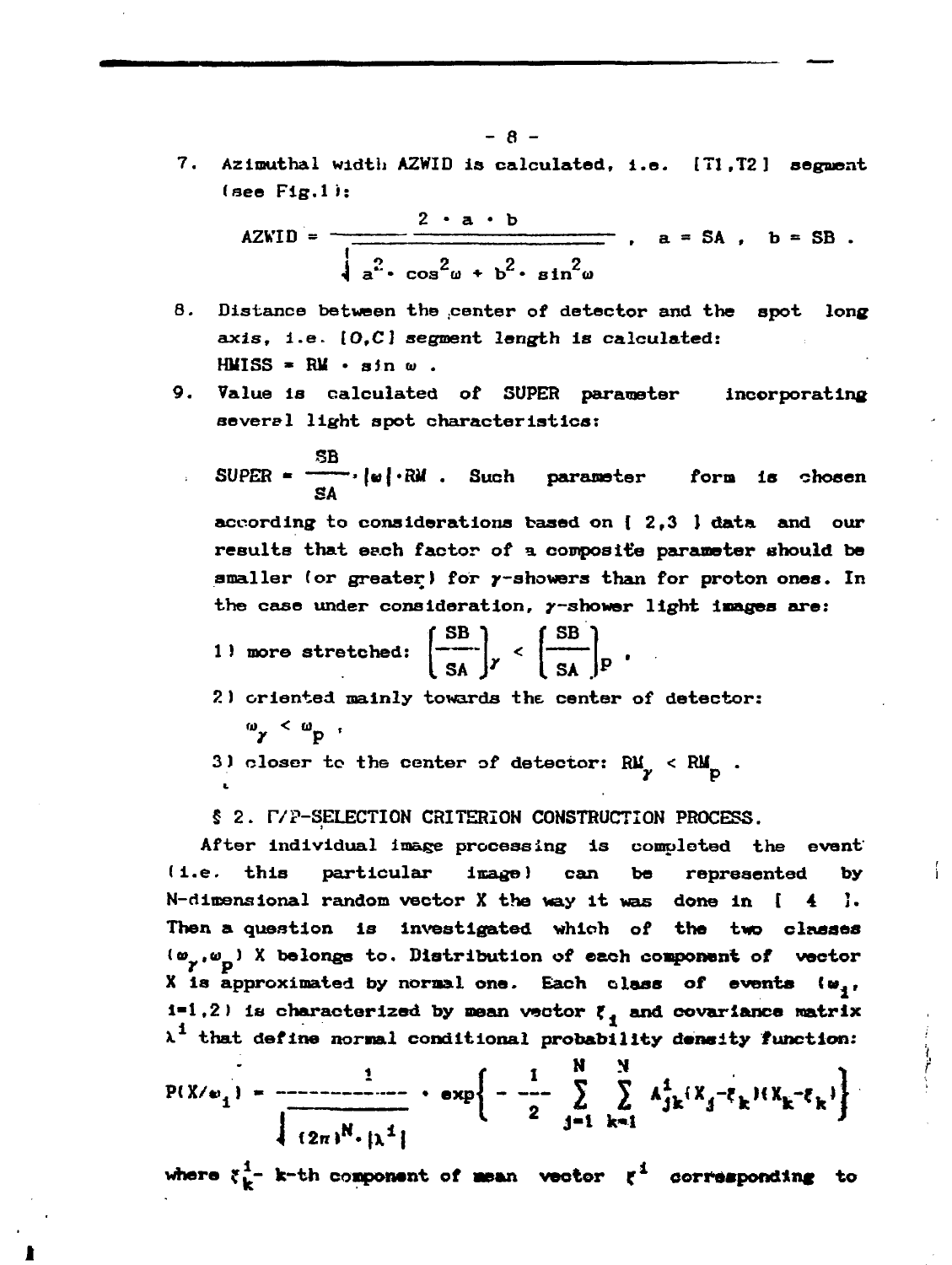class 1, matrix  $A^1 = \int \lambda^1 1^{-1}$ .

Mean vectors and covariance matrices are calculated using the whole population of each of the two classes  $(p, y)$ , then each particular event's native class is determined.

Shower-type-recognizing criterion is based on Bayes rule minimizing the probability of erroneous decision  $\begin{bmatrix} 5 \end{bmatrix}$ :

$$
CR = \frac{P(\omega_1) \cdot P(X/\omega_1)}{P(\omega_1) \cdot P(X/\omega_1)} \ge 1 \Rightarrow \begin{cases} \omega_P \\ \omega_P \end{cases}
$$
 (\*)

where  $P(\omega_{n})$  and  $P(\omega_{n})$  - a priori probabilities of the corresponding classes of events.

# § 3. RESULTS OF ANGULAR INAGE PROCESSING AND CLASSIFICATION.

As a result of simulation y and proton shower database was created for primary energies  $10^{12}$ ,  $10^{13}$ .  $10^{14}$ eV. Sample sizes for each evert class are presented in Table 1.

| Table_1           |      |           |           |
|-------------------|------|-----------|-----------|
| Energy, eV        | 1012 | $10^{13}$ | $10^{14}$ |
| $\gamma$ -showers | 100  | 100       | 100       |
| p-showers         | 300  | 300       | 300       |

Shower axes were uniformly spreaded around detector within a circle of radius 100 m with center coinciding with the detector center. Furthermore, proton shower directions were uniformly spreaded within a vertical cone of 2 x  $1\overset{0}{\cdot}5$  ton angle.

While calculating shower light images night sky background was taken into account. Mean stellar light flux gathered by 5  $\pi^2$ -mirrer was calculated, then individual background photon number for each light receiver was sampled from Potsson distribution.

To estimate the effect of PMT current fluctuations, Cerenkov images were simulated both taking these fluctuations into

 $-9 -$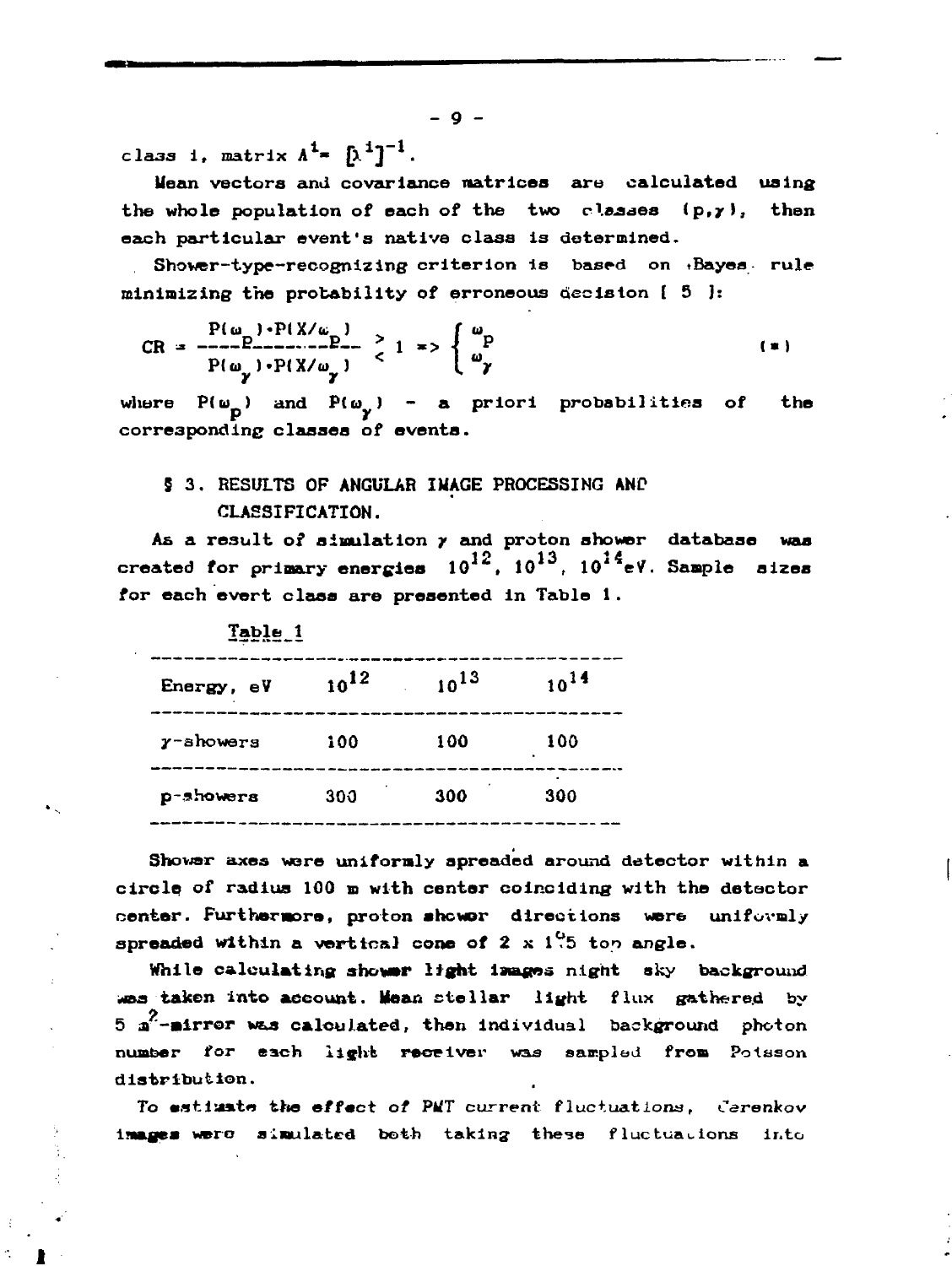account and neglecting them. They influenced light image characteristics and classification results mostly at  $E=10^{12}$ eV.

Figures 2-6 show light image mean characteristics for *у* and p-showers of the three primary energies. Table 2 contains mean values  $(M)$  and dispersions  $(D)$ . Using these plots and Table 2, one can conclude that:

- 1. Mean values of SA, SB, AZWID, i.e. of the light image size parameters, decrease with increasing primary energy. Proton shower images are larger than  $\gamma$ -shower ones, but the differences decrease as primary energy grows. Switching on PMT current fluctuations enlarges *у* and p-shower light images.
- 2. PMT fluctuations effect image size parameter dispersions in a more complicated way. At  $E_{\rm{m}}=10^{12}$ eV they increase SA, SB, AZWID dispersions of y-shower images and decrease similar values of p-shower images (the latter is due to low photon density and large image size of p-showers and discrete structure of telescope). As primary energy grows ( $E_{\rm c}$  =  $10^{13}$  and  $10^{14}$ eV) SA. SB. AZWID dispersions diminish.
- 3. Light image compound parameters SUPER and HMISS display different behaviour for *у* and p-showers with primary energy. SUPER mean value increases steeply for p-showers and drops abruptly for  $\gamma$ -showers as E<sub>o</sub> varies from  $10^{12}$  eV to  $10^{13}$  eV.  $10^{13}$ eV -  $10^{14}$ eV transition changes SUPER relatively smoothly. HWISS shows similar behaviour. Dispersions of these parameters decrease (increase) slowly with  $E_n$  for  $\gamma$ -(p-)showers.

Comparing Fig. 2, 3, 4 to Fig. 5, 6 one can realize that differences in spot sizes are the most pronounced at  $E_{\alpha}$ =  $10^{12}$ eV and almost vanish at E<sub>1</sub>=  $10^{14}$ eV while SUPER and HMISS mean values remain different for y and p-showers.

Classification was carried out using five parameters SA, SB, AZWII, SUPER, HMISS which gave the best results in combination. Correlation coefficients of these parameters for various primary energies are presented in Tables 3-6.

As one can see from the tables, compound parameters SUPER and HMISS correlate weakly with other parameters which does much good to the selection criterion. AZWID correlations

 $-10 -$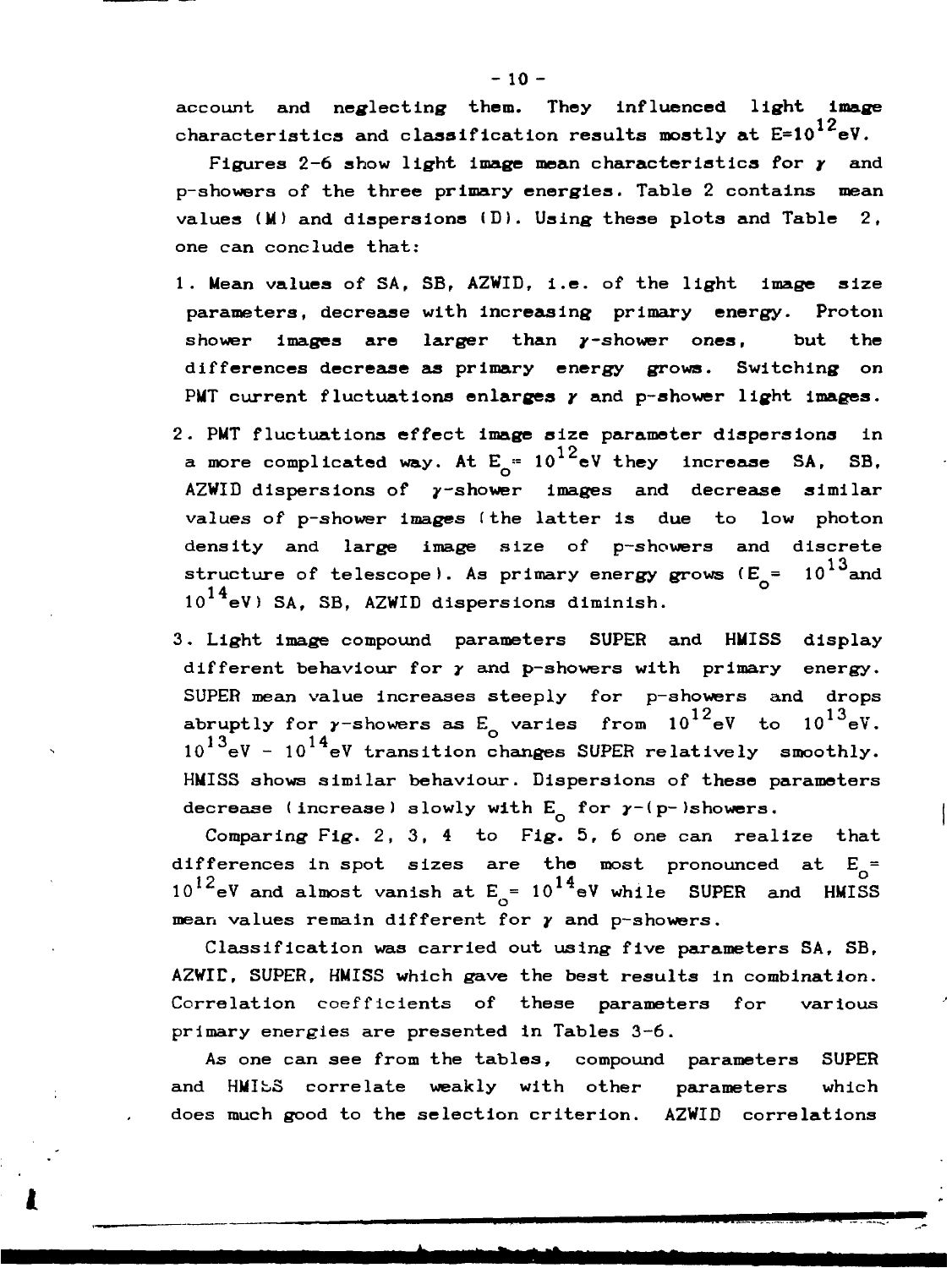

 $\mathcal{E}_i$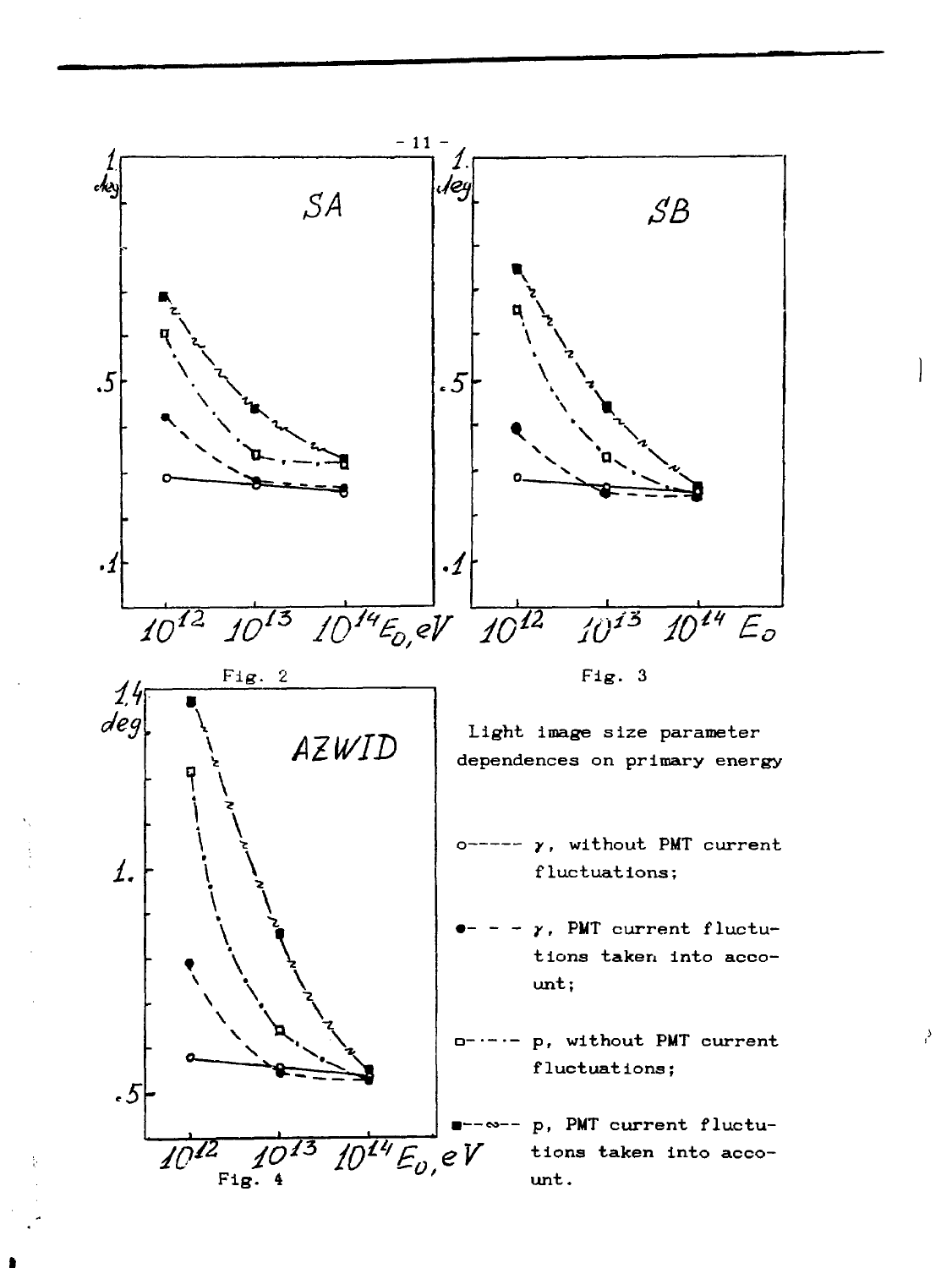![](_page_12_Figure_0.jpeg)

Fig.  $5$ 

ţ

Fig. 6

Light image compound parameter dependences on primary energy

 $-12-$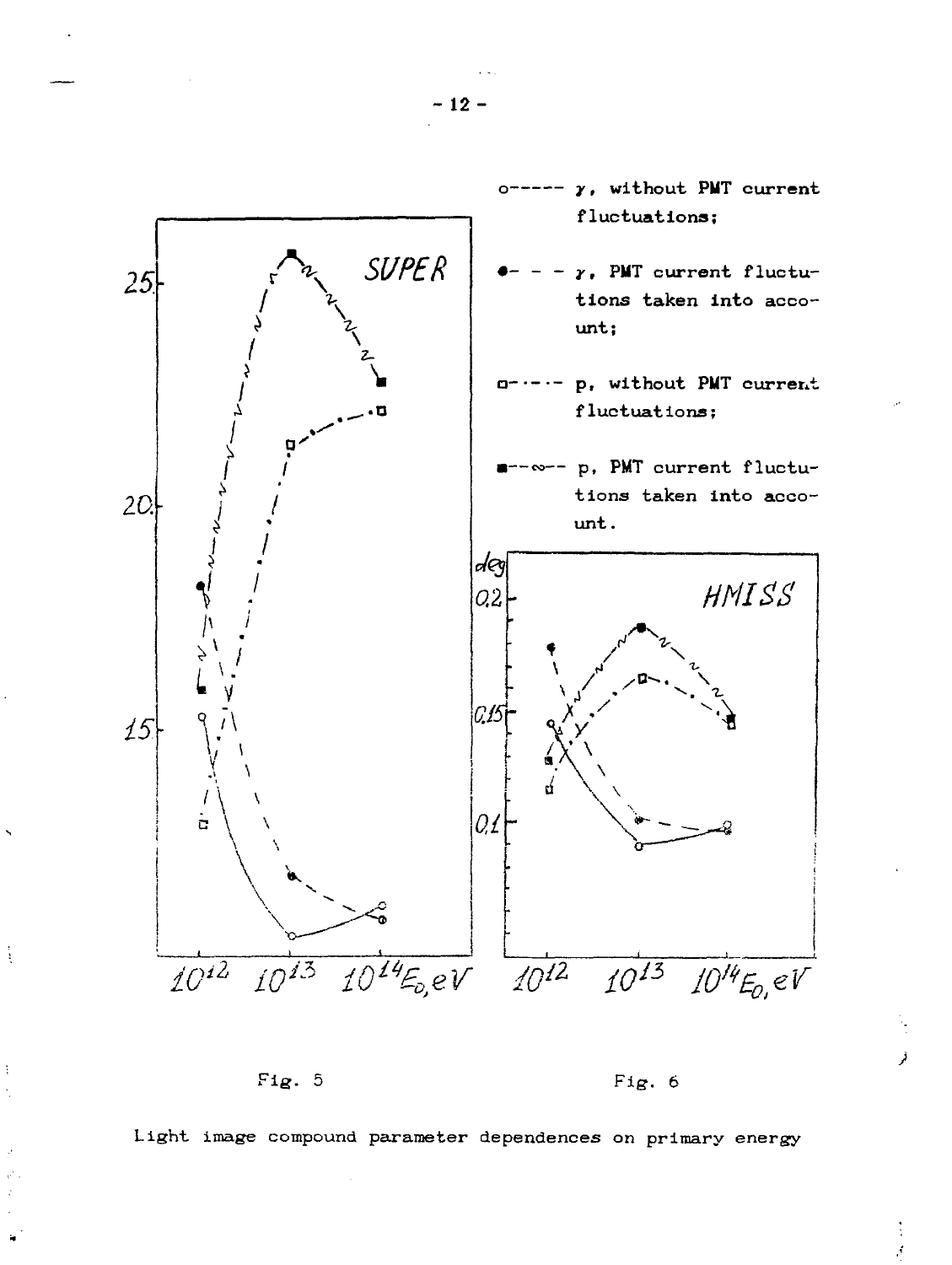**Table\_2** Sample mean values (M) and dispersions (D) **of light image parameters**

 — — — **\^Image SA SB AZWID SUPER HMISS Vpar ' 1 1' 1'**  $E_{\circ}$   $\left\langle \right\rangle_{\text{N}}$ p *V 7 r 7*  $\mathbf{y}$ **P** *7* **n**  $\overline{\phantom{a}}$  $10^{12}$ **.67 M .29 .61 .29 .58 1.23 15. 3 15.9 .14 .12 PMT flue « D .002 .045 .002 .071 .006 .213 161 . 211. .084 .087 off**  $10^{12}$ **.75 .79 1 .42 18. 2 12.9 M .42 .69 .39 .18 .13 PMT flue • D .017 .024 .018 .028 .069 .083 171 . 108. .123 .036 on**  $10^{13}$ **.33 .55 .65 10. 4 25.7 M .27 .33 .28 .09 .16 PMT flue • D .006 .079 106 . 475. .002 .016 .002 .033 .051 .272 off 1 ? M .27 .28 .44 .55 .86 11. 8 21.3 .44 .10 .19 PMT flue • D .002 .033 .002 .043 .006 .125 124 . 266. .059 .152 on**  $^{14}$ **.26 .53 . 1 22.7 M .26 .32 .27 .53 .10 .14 PMT flue •** D **.002 .010 .008 .027 80. 1 350. .045 .366 .002 .009 off**  $,^1;$ **.26 .32 .27 .26 .54 .55 10. 8 22.1 M .10 .14 PMT flue .002 .010 .002 .011 .009 .033 87. 9 239.** D **.043 .392 on**

į

 $\mathbf{r}$ 

**with SA and SB reflect real spot geometry (see Fig. 1).**

**Classification results for individual у and p-shower images of various primary energies using the five parameters mentioned above ( SA, SB, AZWID, SUPER, HMISS ) and neglecting PMT current fluctuations are presented in Table 7. Similar results including PMT current fluctuations according to Poisson distribution are given in Table 8.**

yř.

 $-13 -$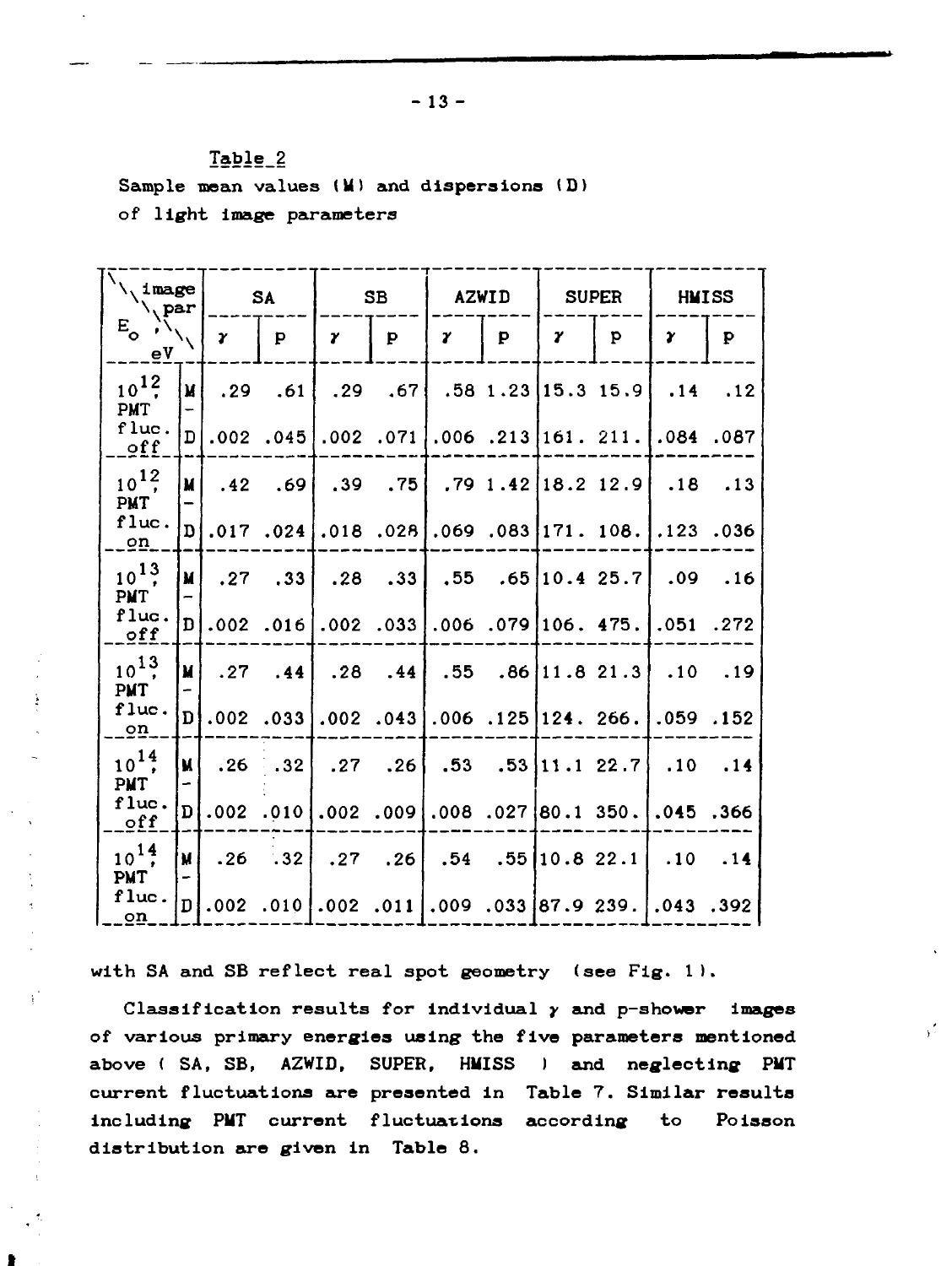#### Table 3

Correlation coefficients (E =  $10^{12}$ eV, PMT fluctuations off

|              |                 | SB              | AZWID           | <b>SUPER</b>       | HMISS              |  |
|--------------|-----------------|-----------------|-----------------|--------------------|--------------------|--|
| <b>SA</b>    | gamma<br>proton | $-0.39$<br>0.60 | $-0.35$<br>0.77 | $-0.01$<br>0.51    | 0.08<br>0.23       |  |
| SB           | gamma<br>proton |                 | 0.99<br>0.89    | 0.03<br>$-0.14$    | $-0.26$<br>$-0.28$ |  |
| <b>AZWID</b> | gamma<br>proton |                 |                 | $-0.01$<br>$-0.37$ | $-0.21$<br>$-0.26$ |  |
| <b>SUPER</b> | gamma<br>proton |                 |                 |                    | 0.34<br>0.36       |  |

#### Table 4

Correlation coefficients  $(E_{o} = 10^{12} eV$ , PMT fluctuations on)

|              |                 | $_{\rm SB}$  | AZWID        | <b>SUPER</b>       | HMISS              |  |
|--------------|-----------------|--------------|--------------|--------------------|--------------------|--|
| <b>SA</b>    | gamma<br>proton | 0.57<br>0.19 | 0.64<br>0.39 | $-0.12$<br>$-0.36$ | 0.03<br>$-0.02$    |  |
| SE           | gamma<br>proton |              | 0.99<br>0.85 | $-0.08$<br>0.09    | $-0.05$<br>$-0.14$ |  |
| AZWID        | gamma<br>proton |              |              | $-0.07$<br>$-0.17$ | $-0.03$<br>$-0.03$ |  |
| <b>SUPER</b> | gamma<br>proton |              |              |                    | 0.28<br>0.50       |  |

One can see from Tables 7 and 8 that PMT current *fluctuations effect classification most at*  $E_{\rm g} = 10^{12}$  eV and are negligible at  $E_0 = 10^{14} eV$ .

Classification was carried out with the help of a parameter called CRITER ( CRITER =  $\ln$  CR, see (\*) ), which value was calculated for each  $y$  and p-event. Classification results presented in Table 8 were obtained using 0.0 as a criterion border, i.e. if CRITER value was greater than  $0.0$  the event was

÷.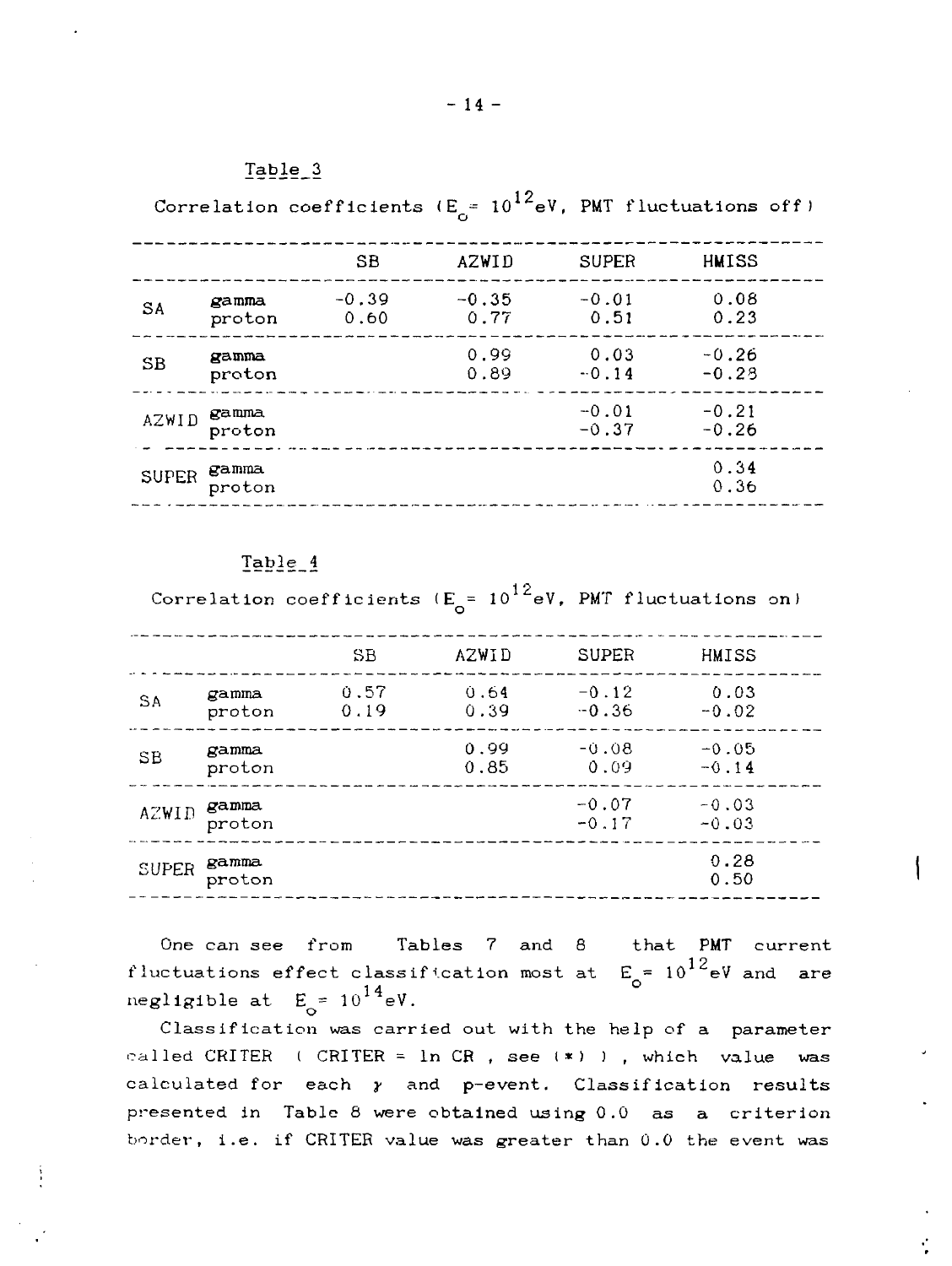### Table 5

Correlation coefficients ( $E_{\alpha}$ = 10<sup>13</sup>eV, PMT fluctuations on)

|              |                 | SB              | <b>AZWID</b>    | <b>SUPER</b>    | HMISS              |  |
|--------------|-----------------|-----------------|-----------------|-----------------|--------------------|--|
| SΑ           | gamma<br>proton | $-0.07$<br>0.49 | $-0.04$<br>0.63 | 0.06<br>$-0.33$ | 0.21<br>$-0.07$    |  |
| SB           | gamma<br>proton |                 | 0.99<br>0.93    | 0.18<br>$-0.01$ | $-0.09$<br>$-0.02$ |  |
| AZWID        | gamma<br>proton |                 |                 | 0.15<br>$-0.09$ | $-0.04$<br>$-0.02$ |  |
| <b>SUPER</b> | gamma<br>proton |                 |                 |                 | 0.28<br>0.37       |  |

#### Table 6

Correlation coefficients  $(E_{\rho} = 10^{14} eV$ , PMT fluctuations on)

|              |                 | SВ              | AZWID           | <b>SUPER</b>       | HMISS               |  |
|--------------|-----------------|-----------------|-----------------|--------------------|---------------------|--|
| SA           | gamma<br>proton | 0.15<br>$-0.19$ | 0.17<br>$-0.05$ | $-0.04$<br>$-0.24$ | $-0.01$<br>$-0.02$  |  |
| SB           | gamma<br>proton |                 | 0.99<br>0.96    | 0.13<br>$-0.09$    | $-0.003$<br>$-0.02$ |  |
| AZWID        | gamma<br>proton |                 |                 | 0.08<br>$-0.07$    | $-0.03$<br>$-0.02$  |  |
| <b>SUPER</b> | gamma<br>proton |                 |                 |                    | 0.47<br>0.17        |  |

treated as "proton"-type, otherwise it. was called "gamma" event. One can improve classification of images including PMT current fluctuations by shifting the criterion border. For instance, 100% of proton events at  $\mathsf{E}_{\mathsf{L}}$  =  $10^{13}$ eV are identified correctly if value CRITER = -1 is adopted as a border *one.* In this case 6% of y-showers are treated as p-showers. At  $E_{0}$ - $10^{12}$ eV 100% of proton showers are recognized as such, if the 10 aV 100% of proton showers are recognised as such, it' the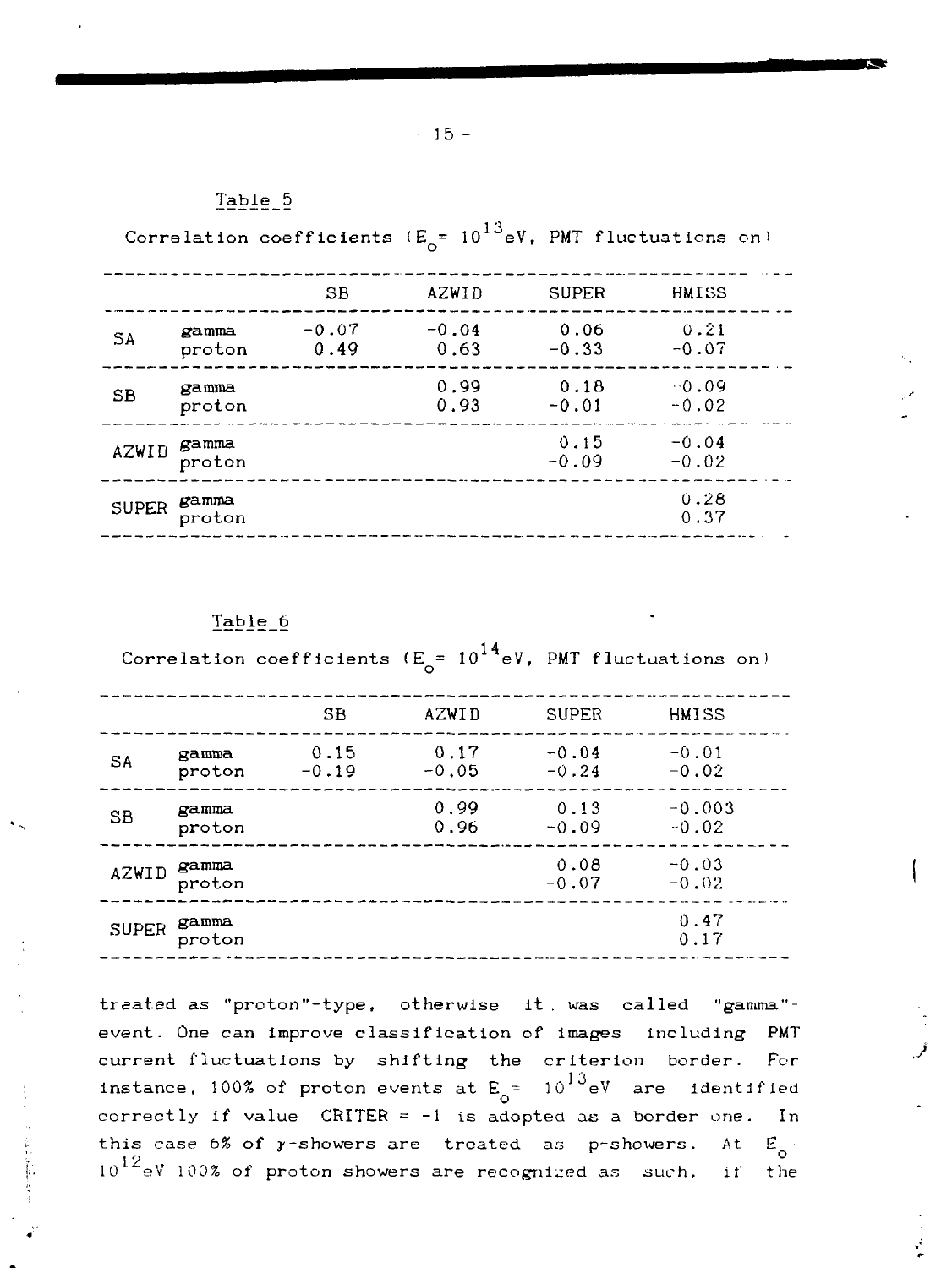# Table\_7

Classification results (PMT fluctuations off)

| Primary<br>part.<br>type |                                  |                                |                                  | P                             |
|--------------------------|----------------------------------|--------------------------------|----------------------------------|-------------------------------|
| Prim.<br>energy,<br>ΘV   | identified<br>aз<br>$y$ -showers | identified<br>as.<br>p-showers | identified<br>aз<br>$y$ -showers | identified<br>as<br>p-showers |
| $10^{12}$                | $100(100\%)$                     | 0 (0 x)                        | 0 ( 0% )                         | $300(100\%)$                  |
| $10^{13}$                | 93%<br>93(                       | 7 ( 7% )                       | 0 (0 x)                          | $300(100\%)$                  |
| $10^{14}$                | 94 (94%)                         | 6(6% )                         | $0\%$ )<br>0 <sup>1</sup>        | $100(100\%)$                  |

## Taple\_8

Classification results. (PMT fluctuations according to

Poisson law)

 $\bullet$ 

ł.

| Primary<br>part.<br>type |                                  |                                 |                               | р                              |
|--------------------------|----------------------------------|---------------------------------|-------------------------------|--------------------------------|
| Prim.<br>energy,<br>еV   | identified<br>as<br>$y$ -showers | dentified<br>as<br>$p$ -showers | identified<br>as<br>y-showers | identified<br>as.<br>p-showers |
| $10^{12}$                | 92%<br>92(                       | 8 ( 8% )                        | 5(1.7%                        | 295(98.3%)                     |
| $10^{13}$                | 95(<br>95x                       | 5(5% )                          | 1(0.03%)                      | 299(99.7%)                     |
| $10^{14}$                | 94 (<br>$94\%$                   | 6(6x)                           | 0 (0 x)                       | $(100\%)$<br>100               |

criterion border is moved to -5. Simultaneously 37% of y-ahovers **are** identified as p-showers.

 $\mathbf{r}$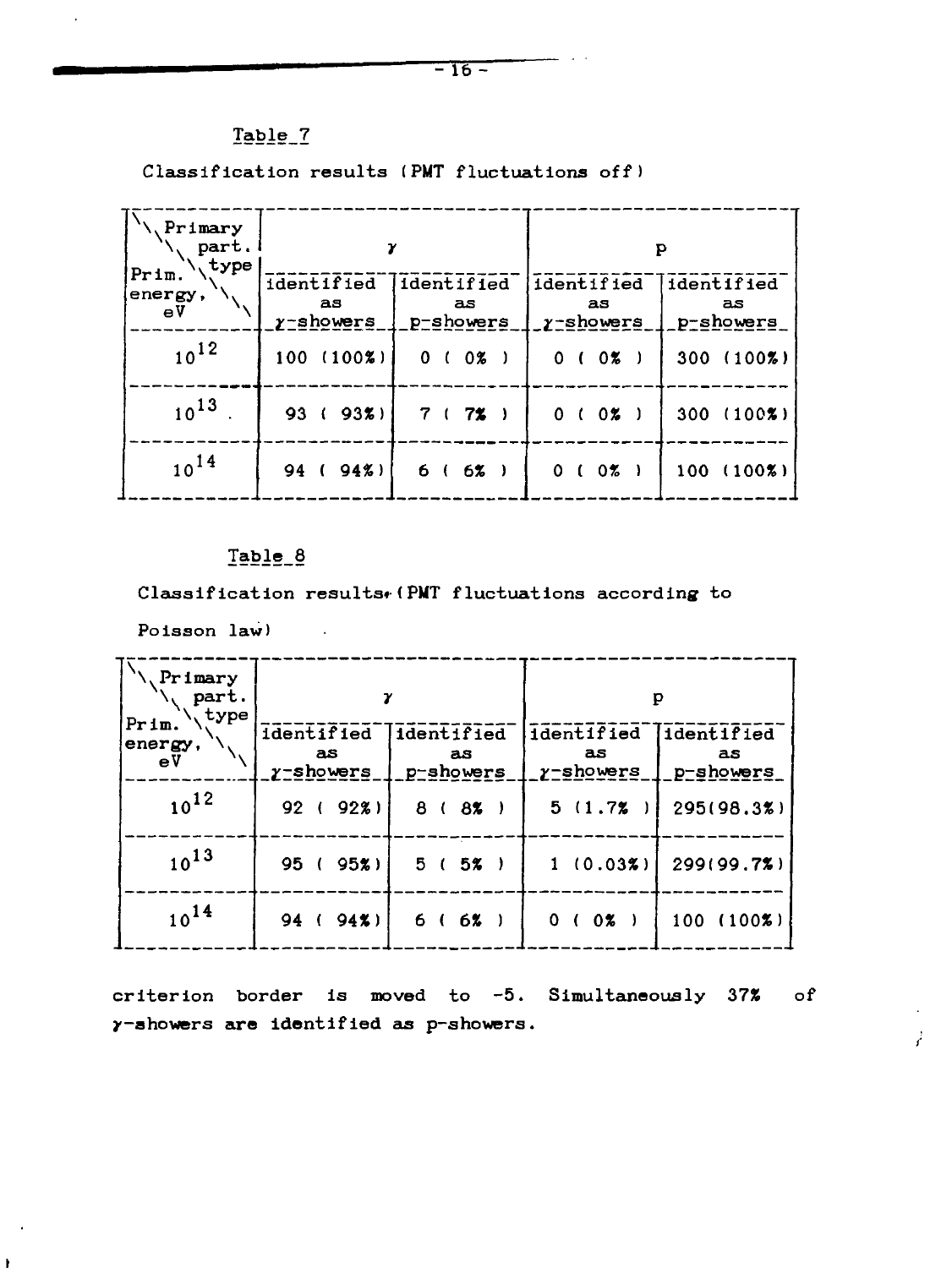# II. ARRIVAL DIRECTION AND CORE LOCATION RECONSTRUCTION.

§ 1. CORE LOCATION ESTIMATION.

**Primary particle arrival direction is assumed to coincide with shower axis. One can define shower axis by locating any two points belonging to it. Images in five telescopes simultaneously., viewing a shower are used to define its axis. In order to consider a possibility \*** of primary particle arrival  $\begin{bmatrix} -\overline{3} \\ 1 \end{bmatrix}$   $\begin{bmatrix} -\overline{2} \\ 1 \end{bmatrix}$ **direction determination simula tion was carried out of light** angular distribution simultane<sup>-</sup>  $\begin{bmatrix} 1 \\ 1 \end{bmatrix}$ **ously in five telescopes, for ming a centered square with a** side 100 m (see Fig. 7). Such  $\begin{bmatrix} 4 \\ 1 \end{bmatrix}$  |  $\begin{bmatrix} 5 \\ 1 \end{bmatrix}$ **pattern was accepted by ANI** project for "Gamma" array (Mt. Fig. 7 **Aragats).**

**To find coordinates of the first of the two points used to** determine axis direction, a set of light fluxes  $Q_1$ ,  $i=1,\ldots,5$ **detected by five telescopes is analyzed. Assuming shower axis is the axis of symmetry of light** lateral distribution one **can** use Q. to calculate **the coordinates** of its **center** of **symmetry** at the observation level, **which** nearly coincides **with the** point where the shower axis crosses the observation level, if shower zenith angle  $\alpha \leq 3^\circ$ . To estimate R<sub>1</sub> (core distance set for the five detectors) one should compare  $Q_i$  to the mean light lateral distribution function of electron-photon shower. The latter is defined as mean light **flux** Q (within telescope field of view) dependence on core distance R and assumed to look like

$$
Q(R) = \frac{Q_0 \cdot R}{(1 + R/R_0)^{\alpha}}
$$

While fitting lateral distribution in core distance range 20 - 100 m using 100  $\gamma$ -showers of  $E_{\rm o} = 10^{12} eV$  the following  $\mathcal{P}^{\mathcal{G}}$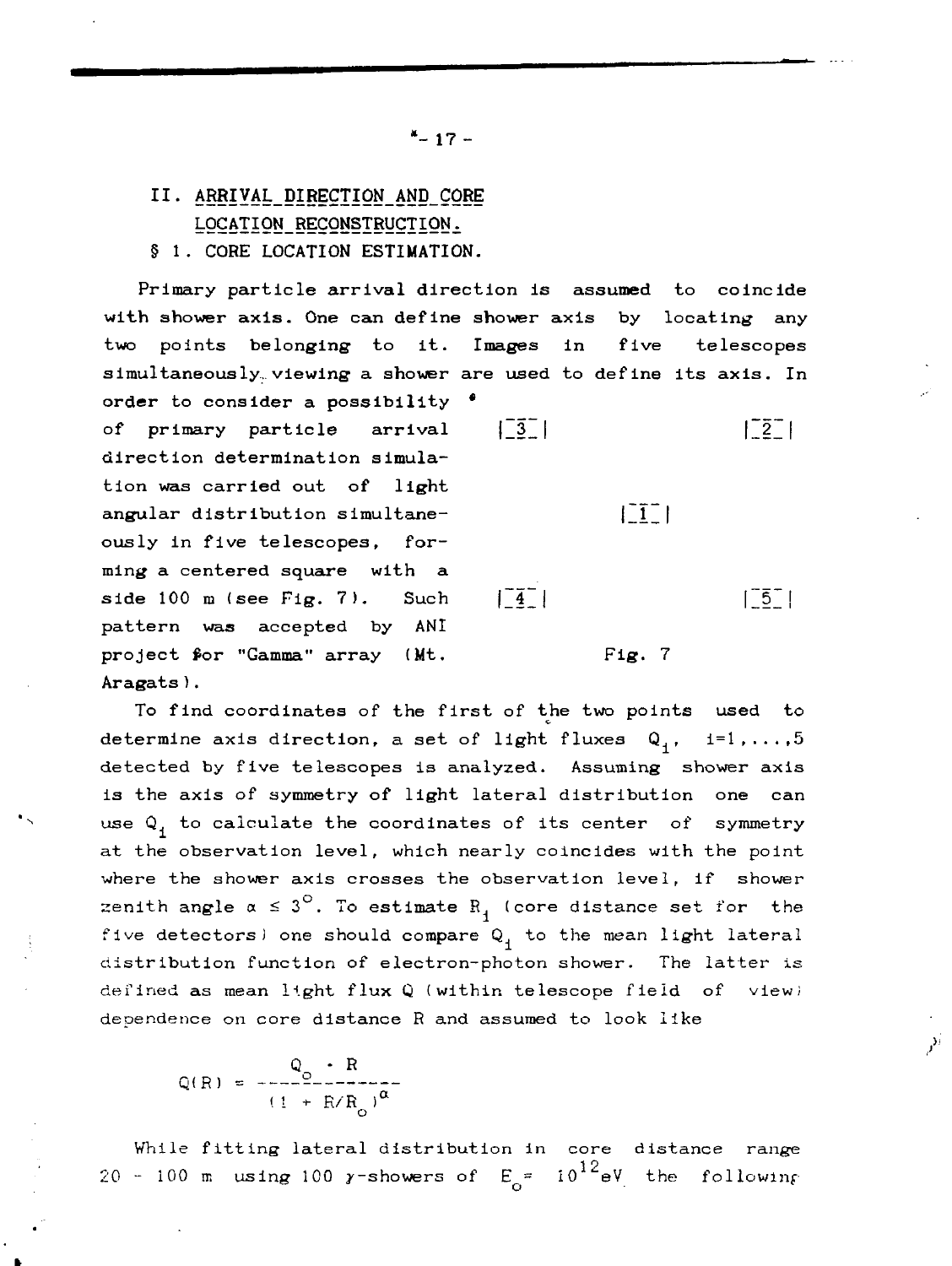values are obtained:

 $Q_{\alpha} = 7.6 \cdot 10^4$  photon/m<sup>2</sup>,  $R_{\alpha} = 46.8$  m,  $\alpha = 4.44$  .

Sample used for the fit consists of showers uniformly spreaded over 100m-radius circle around the center of telescope array. Rapid fall of the light flux for the given aperture  $\{1\}$ <sup>o</sup> half angle) at R  $\geq$  100 m for  $F = 10^{12}$   $\text{eV}$  (Fig. 8) limits effective detection area to  $3\cdot 10^{\frac{4}{9}}$  m<sup>2</sup>. One can draw the same conclusion from calculation  $[6]$ .

By minimizing a functional

$$
F = \sum_{i=1}^{5} (1 + Q_i / Q(R_i))
$$

 $f(Q_i - \text{total light flux value in i-th telescope})$  over x,y and  $Q_i$ disribution center-of-symmetry coordinates  $x_0$ ,  $y_0$  are found. Point (x<sub>o</sub> , y<sub>o</sub> , z<sub>det</sub>) (here z<sub>det</sub>- observation level height) is accepted as one of the two points defining the shower axis. For 50 vertial showers hitting the ground not farther than 100 m from the central telescope, core-locating procedure precision dependence on core distance ("shower core - central detector" distance) was analyzed. Results are summarized in Table 9.

| Core distance<br>range, m | Core location<br>precision, m |
|---------------------------|-------------------------------|
| $2 - 30$                  | 3.3                           |
| $30 - 50$                 | 7.5                           |
| $50 - 70$                 | 13.9                          |
| $70 - 100$                | 16.5                          |

Table 9

Mean core location precision for vertical showers is 10 m , for inclined showers  $(\pm 1.95)$  -- 20 m.

Similar procedure defining shower axis intersection with array plane and other shower parameters was used, for example, for balloon EAS experiment [ 7 ] data processing ( core

 $-18 -$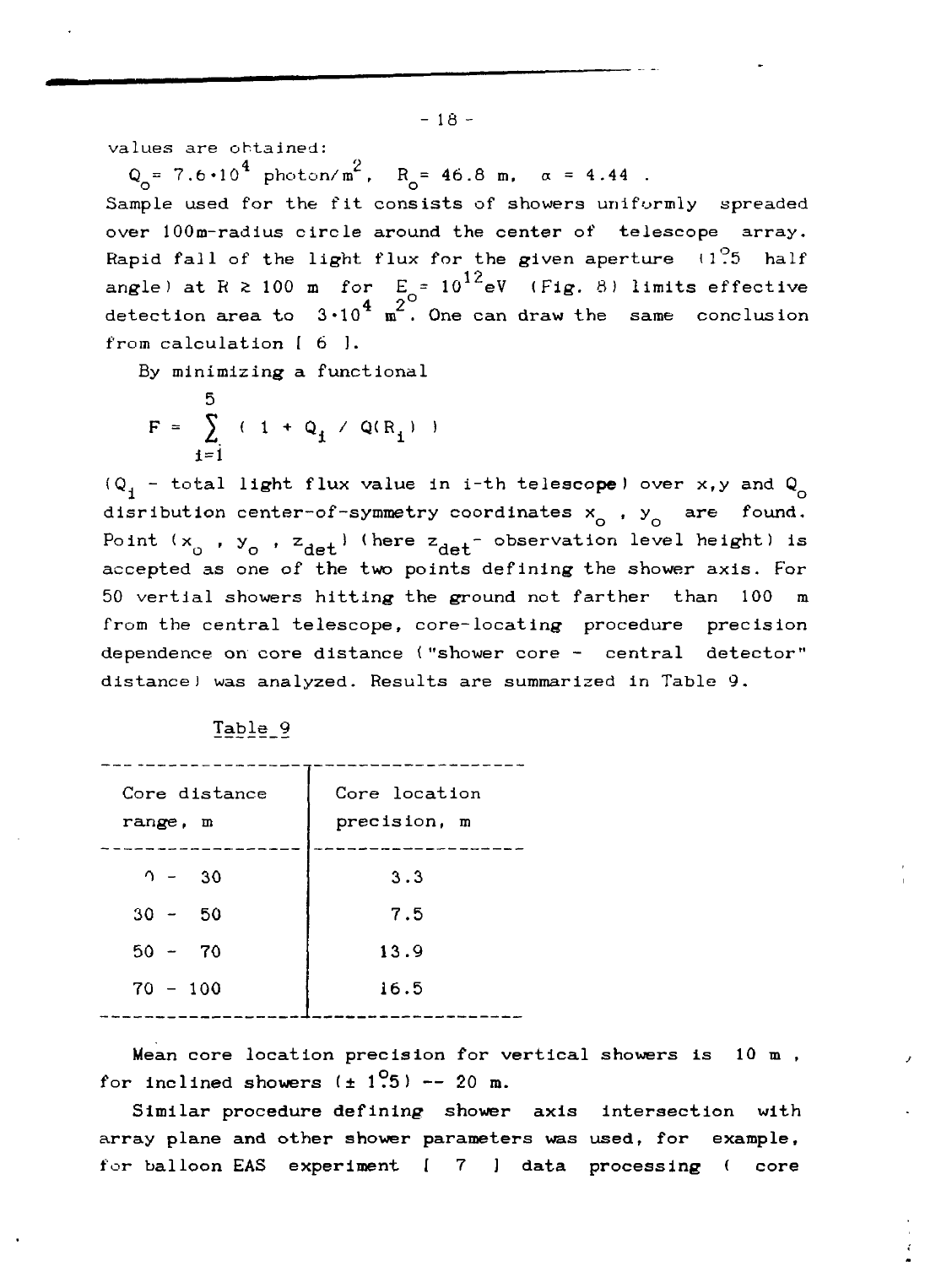![](_page_19_Figure_0.jpeg)

Fig. 8

ł

Photon flux density dependence on core distance R. Tele<br>reception solid angle  $3^{\circ}$ x  $3^{\circ}$ . Solid line - approximation. Telescope فو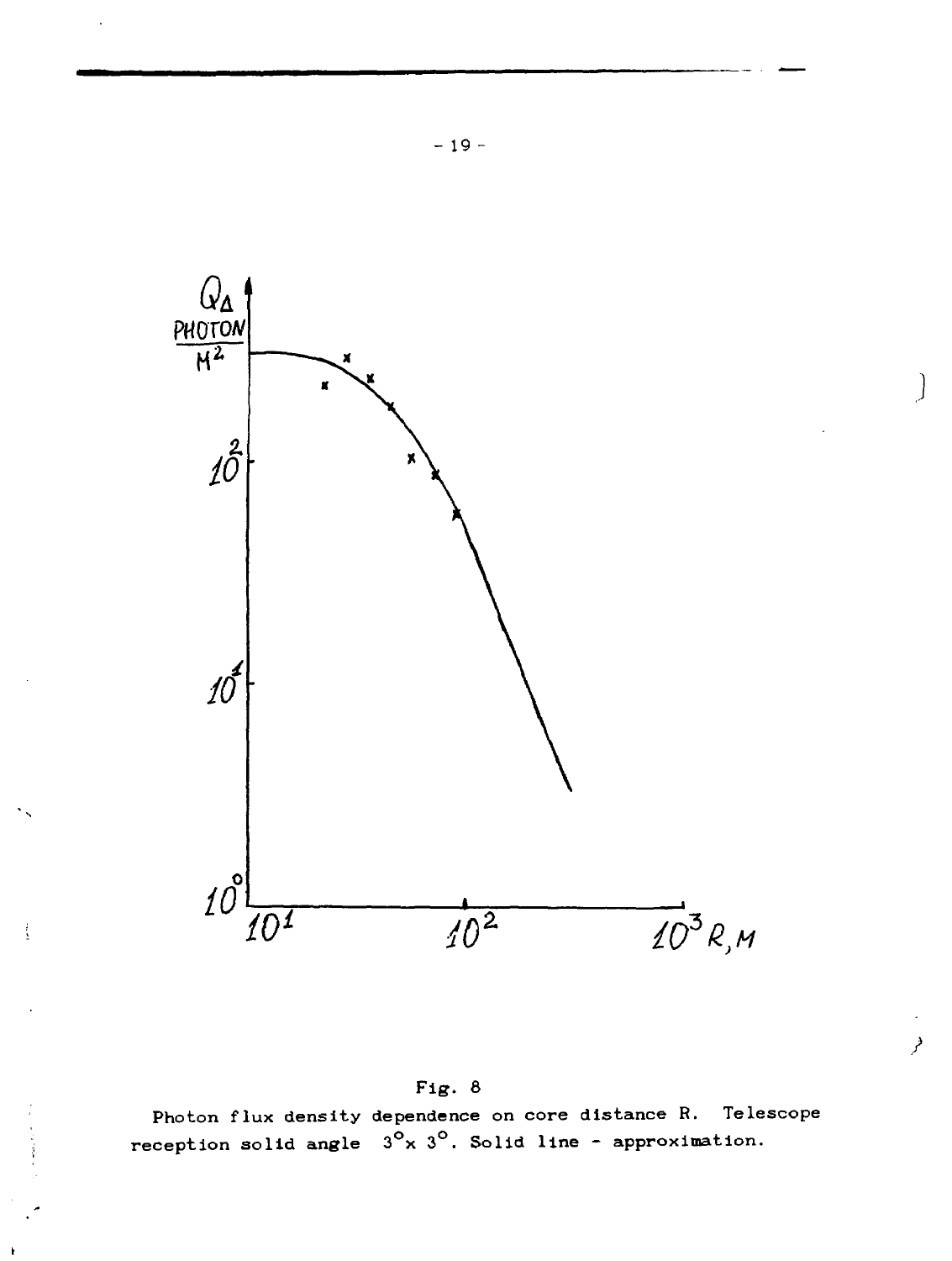**location precision varied from 1.7 m to 18.4 m with core distance range changing from 0-5 m to 45-50 m ).**

## **S 2. ARRIVAL DIRECTION RECONSTRUCTION USING LIGHT IUAGE CHARACTERISTICS.**

**Second point coordinates (p.A, Fig. 9) are obtained by iterations using light image "center-of -тпдяа" angular coordinates in each of five telescopes.**

**Zero-order approximation for p.A coordinates is defined using any two of the five detectors in the following way. Let «>** *. , б* **i be light spot center~of-maas coordinates in the** first detector,  $\vartheta$ <sub>y</sub>,  $\rho$ ,  $\vartheta$ <sub>y<sub>02</sub> - the same in the second detector.</sub> Azimuth  $\vartheta_1$  and zenith  $\psi_1$  set the direction  $DI-T1$  toward shower maximum of emission in regard to the first detector.  $\theta_0$  and  $\psi_0$ **set similar direction D2-T2 in regard to the second detector. Generally, straight lines Dl-Tl and D2-T2 do not intersect. To fix a point in space, first of all, p.A projection on the observation plane Is defined from equations describing** projections of lines Di-Tl and D2-T2 on the same plane:

$$
\begin{cases}\n(X - XDI) = (Y - YDI) * tg \theta_1, \\
(X - XD2) = (Y - YD2) * tg \theta_2,\n\end{cases}
$$

**where (XD1 , fDlI and {XD2 , YD2J are coordinates of the first and the second detectors, respectively. Hence it appears:**

$$
\begin{cases}\nx = \frac{(xD) + tg \theta_2 - XB2 + tg \theta_1 + YD2 - YD1)}{tg \theta_1 - tg \theta_2} \\
Y = (x - XP) + tg \theta_2 + YD2\n\end{cases}
$$

**Then, using (X , Y) and equations** *tar* **Dl-Tl and. D2-T2, Zl and 22 (see Fig. 9) are calculated:**

Ŷ.

$$
Z_1 = \frac{X - XD1}{\cos 3\pi} + \text{ctg } v_1, \quad Z_2 = \frac{X - XD2}{\cos 3\pi} + \text{ctg } v_2.
$$

**Coordinatfi** *z* **of p.A estimate is calculated as an average**  $\text{between}$  21 and 22:  $\text{1}$   $\text{2}$   $\text{2}$   $\text{1}$   $\text{2}$   $\text{2}$   $\text{2}$   $\text{2}$ .

**Similar pracodure ie applied to each pair of fiva detectors**

 $-20 -$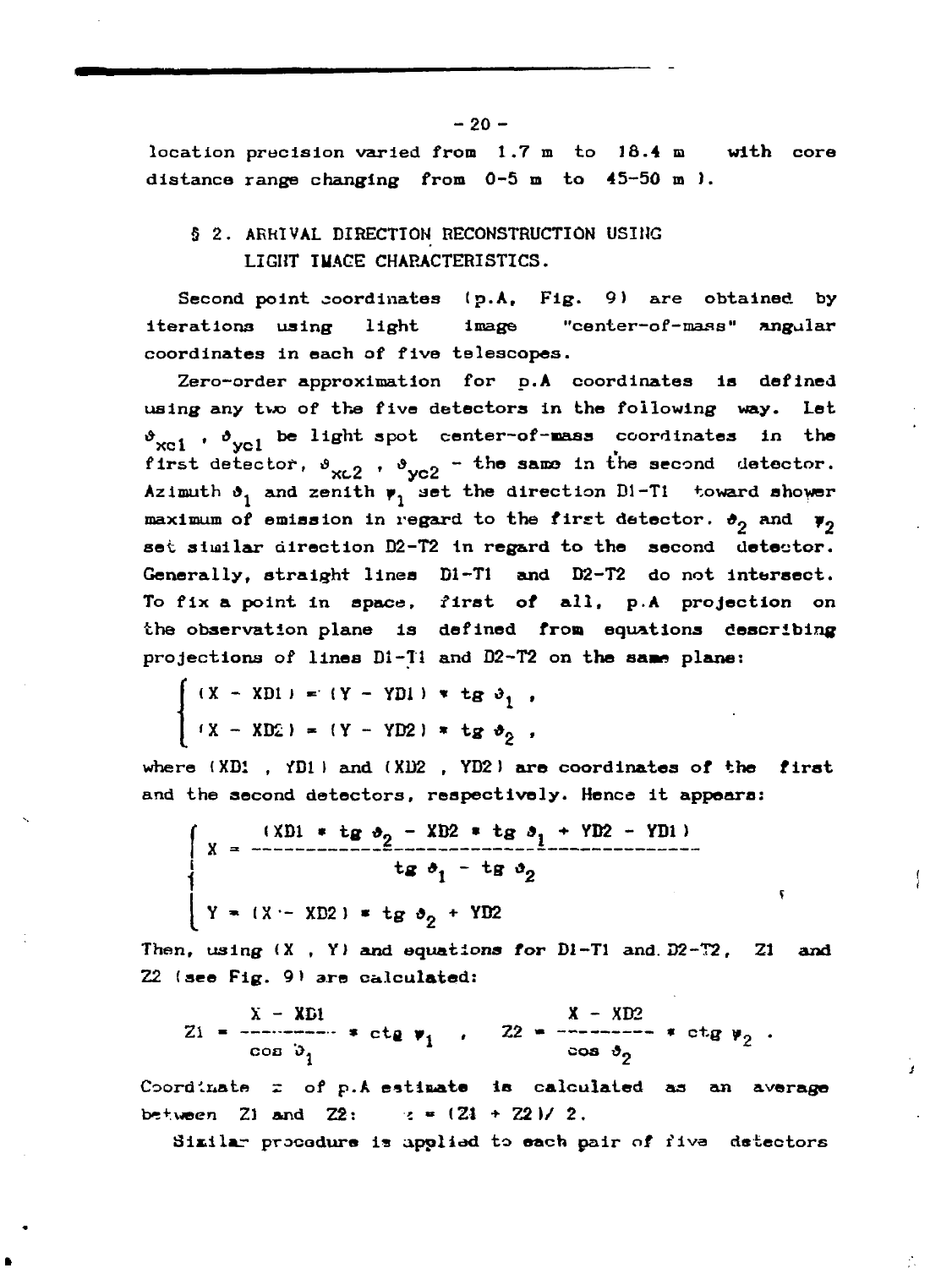![](_page_21_Figure_0.jpeg)

![](_page_21_Figure_1.jpeg)

Scheme illustrating a procedure of building an estimate for p.A (the second point that belongs to the shower axis).

þ.

 $-21-$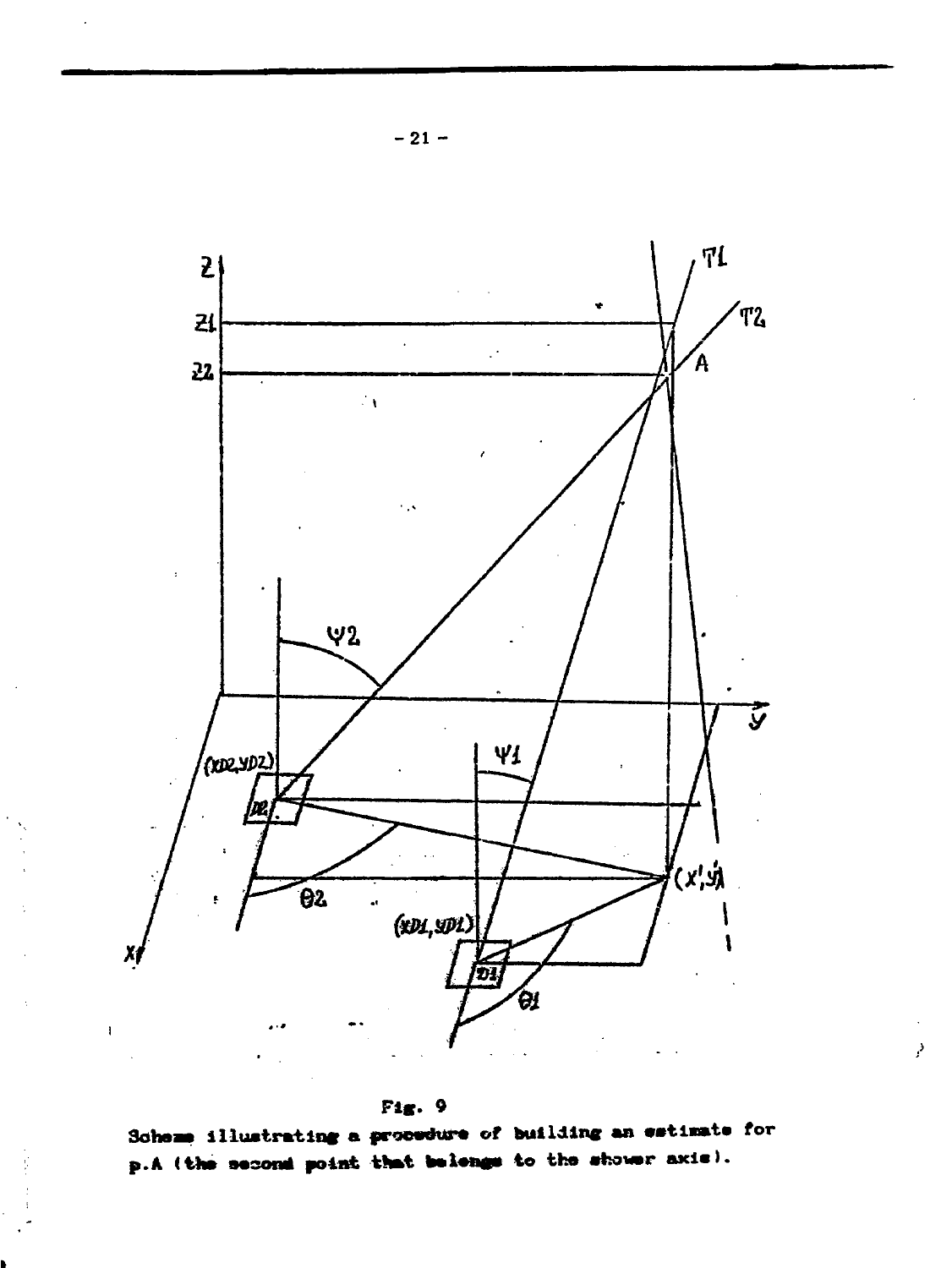(on the whole 10 pairs), and, finally, average over all ten estimates is used as zero-order approximation.

For 50 vertical and 25 inclined (not more than  $1^\circ$ 5 in regard to the vertical) showers of  $E_{\rm c}$  =  $10^{12}$ eV , with axes uniformly spread within a circle of radius 100 m , light images in five telescopes were simulated. For each shower an angle was calculated between the true axis direction (registered during simulation) and the direction defined by core location and p.A estimates. Mean error value for vertical showers was  $\bar{\beta}_{\text{const}}$  = 0.38 ( $\sigma$  = 0.26), while the one for inclined showers was  $\bar{\beta}_{\text{inc}} = 4.23$  ( $\sigma = 9.97$ ).

To make p.A estimate closer to reality, it was taken into consideration that Cerenkov light spot is described by two-dimensional normal distribution with RMS deviations corresponding to spot long *ISA)* and short (SB) axes lengths. As one can learn from part I of this paper, SA and SB for  $\gamma$ -showers do not exceed  $0.3$  . It seems natural to assume the precision of Gaussian distribution center estimate to be about 0.3 . However, simultaneous consideration of data of all available telescopes can make p.A estimate substantially more exact, has one assumed that spot centers in all telescopes correspond to one and the same area in three-dimensional space. Such consideration comes to a search for a point in space, which is the best fit to the directions given by five spot centers. In the simplest case, one can look for a point with minimum sum of distances to straight lines D1-T1. D2-T2,... To take spot "center-of-mass" estimate errors in a separate telescope into account, a functional using data of n detectors  $(n \leq 5)$ 

i

$$
F(x,y,z) = \sum_{i=1}^{n} f\left[\vartheta_{x1}(x,y,z) - \vartheta_{xC1}\right] + f\left[\vartheta_{y1}(x,y,z) - \vartheta_{yC1}\right]
$$

is minimized over  $(x,y,z)$ . Here  $\vartheta_{\text{xc}i}$  ,  $\vartheta_{\text{yc}i}$  - angular

 $-22 -$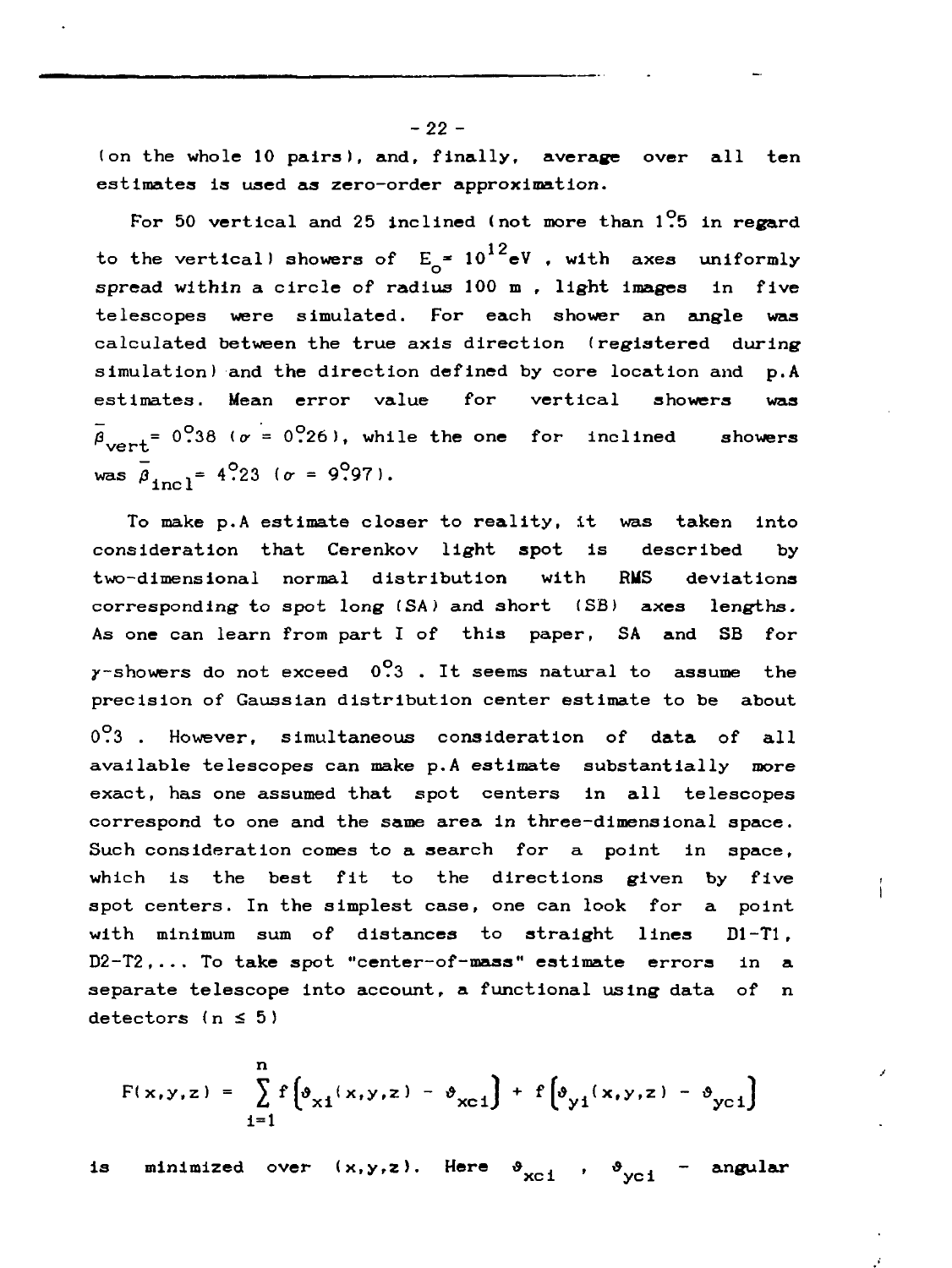coordinates of spot "center-of-mass" in i-th telescope;  $\mathfrak{d}_{\chi_1}$  $\vartheta_{\rm v,1}$  - angular coordinates of emission maximum (p.A) in i-th detector;  $f(\vartheta)$  is a weight function:

$$
f(\theta) = \begin{cases} \theta * a + b & , \theta > 0.15 \text{ or } \theta < -0.15 \\ \exp\left(\frac{\theta - d}{c}\right) & , \theta.00 < \theta \le 0.15 \\ \exp\left(\frac{d - 3}{c}\right) & , \theta.0015 < \theta \le 0.0015 \end{cases}
$$

Weight function shape is plotted in Fig. 10. One can see that small and slowly changing weight corresponds to the central

 $±0.15$  region, while periphery is provided with rather steep slopes. Calculations show that the precision of axis direction estimation does not depend on weight function wing slope as well as on its magnitude.  $-0.15$ 

![](_page_23_Figure_4.jpeg)

Using this optimizing procedure improved p.A estimates were obtained for each shower. Corresponding axis direction errors are:  $\beta_{\text{vert}} = 0.34$  ( $\sigma = 0.24$ ),  $\overline{\beta}_{\text{incl}} = 0.83$  ( $\sigma = 0.66$ ). One can improve axis direction estimation precision by taking orientation of light spot in regard to detector frame of reference into account. For example, one can determine p.A using not  $\begin{array}{c} \mathfrak{g}\text{-}\mathfrak{g}\text{-}\mathfrak{g}\text{-}\mathfrak{g}\text{-}\mathfrak{g}\text{-}\mathfrak{g}\text{-}\mathfrak{g}\text{-}\mathfrak{g}\text{-}\mathfrak{g}\text{-}\mathfrak{g}\text{-}\mathfrak{g}\text{-}\mathfrak{g}\text{-}\mathfrak{g}\text{-}\mathfrak{g}\text{-}\mathfrak{g}\text{-}\mathfrak{g}\text{-}\mathfrak{g}\text{-}\mathfrak{g}\text{-}\mathfrak{g}\text{-}\mathfrak{g}\text{-}\mathfrak{g}\text{-}\mathfrak{g}\text{-}\mathfrak{$ spots:

xi<sup>=</sup>  $\vartheta_{\text{xci}}$  - SA \* cos  $\varphi$  ;  $\vartheta_{\text{yi}}$ =  $\vartheta_{\text{yci}}$  - SA \* sin  $\varphi$  , where SA spot long axis size,  $\varphi$  - spot long axis orientation angle. Axis direction estimation precision dependence on core distance (measured in regard to the central detector) for 50 vertical showers is given in Table 10. Here all triggered telescopes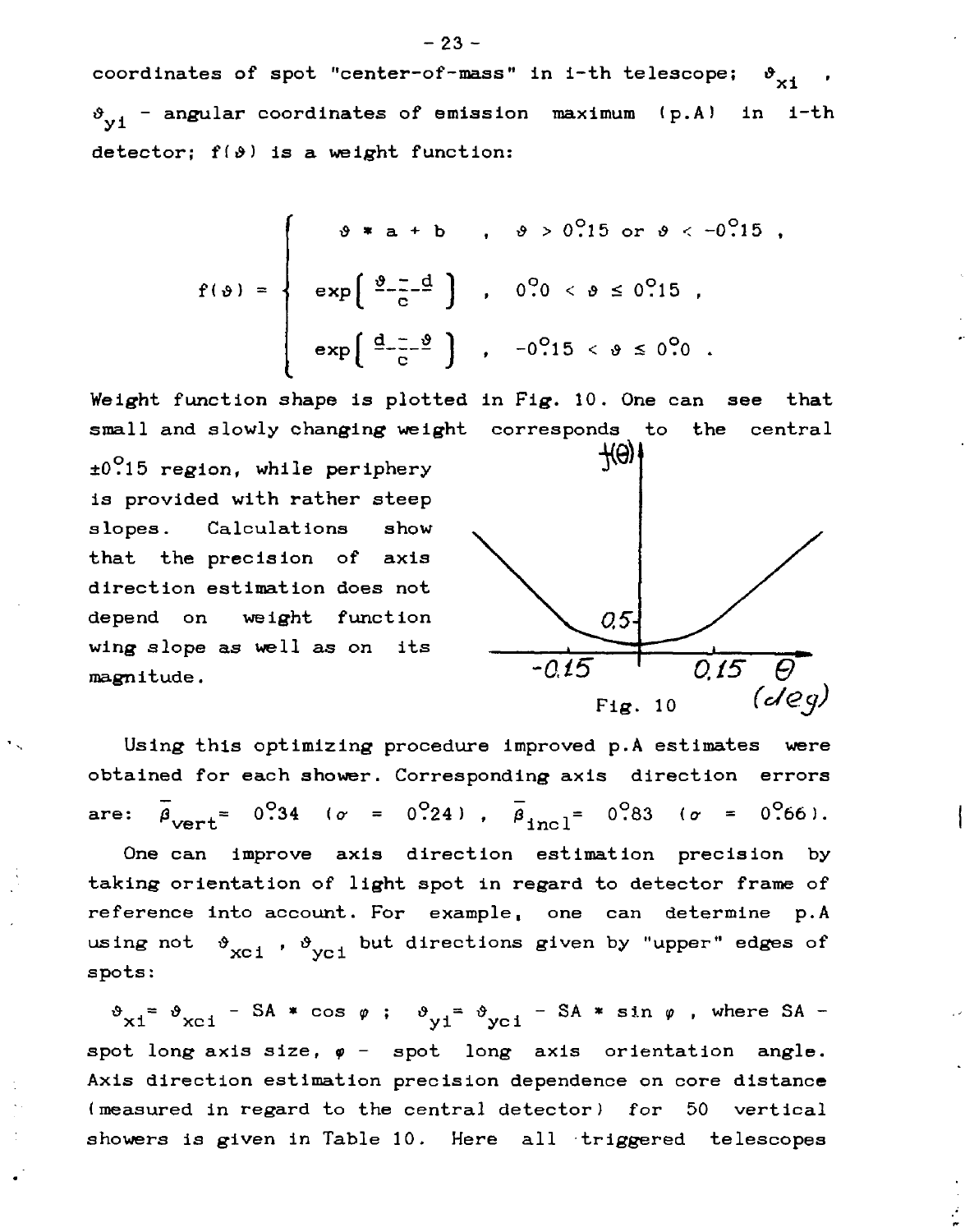take part In **direction estimating procedure. Mean direction** estimation precision is  $\bar{\beta}_{\text{vert}} = 0.17$  ( $\sigma = 0.13$ ). Direction estimation precision **dependence on the number of triggered detectors is presented in Table 11. Left column shows array** configuration.

ţ

## Table 10

| Core distance<br>range, m | Axis direction<br>precision, deg |
|---------------------------|----------------------------------|
| $0 - 30$                  | 0.07                             |
| $30 - 50$                 | 0.12                             |
| $50 - 70$                 | 0.17                             |
| $70 - 100$                | 0.18                             |
|                           |                                  |

Table 11

| Array<br>configuration |           | Axis direction<br>precision, deg |
|------------------------|-----------|----------------------------------|
| $\circ$                | $\circ$   | $\bar{\beta} = 0.15$             |
|                        | $\circ$   | $\sigma = 0.12$ )                |
| $\circ$                | $\circ$   |                                  |
| $\circ$                | $\circ$   | $\beta = 0.15$                   |
| o                      | $\circ$   | $(r = 0.09)$                     |
| $\circ$                | $\bullet$ | $\beta = 0.22$                   |
| $\circ$                |           |                                  |
|                        |           | $(r = 0.12)$                     |
|                        | $\circ$   | $\beta = 0.50$                   |
| $\circ$                |           | $(r = 0.28)$                     |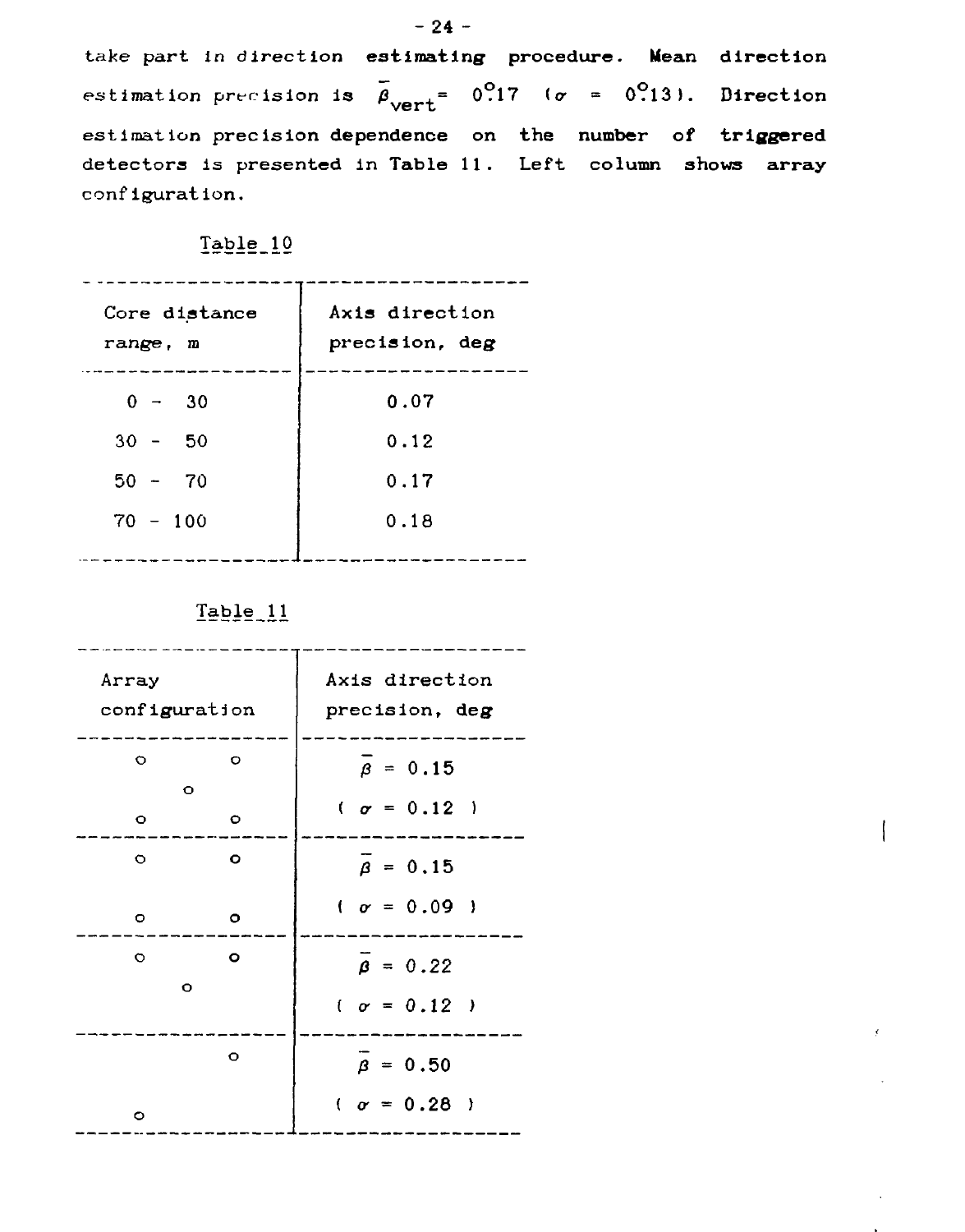#### CONCLUSION,.

On the basis of simulation of optical emission of  $\gamma$ - and **p-showers** of  $E_{\sim} = 10^{12}$ ,  $10^{13}$ ,  $10^{14}$ eV is shown that multidimensional analysis of shower images in focal plane of telescope mirror gives a possibility to identify correctly all proton-initiated showers with only  $\sim$  10% loss of y-showers.

An algorithm is developed of shower axis direction estimation and shower core location using shower light images detected simultaneously by several telescopes.

#### REFERENCES:

ċ

- 1. S.I.Nikolsky : Voprosy atomnoy nauki i tekhniki, Release 2/33/, 1987, p.3-11.
- 2. A.M.Hillas : Proc. Int. Workshop on VHE Gamma Ray Astronomy, Crimea, USSR, 1989, p.130-133.
- 3. A.M.Hillas : Proc. Int. Workshop on VHE Gamma Ray Astronomy, Crimea, USSR, 1989, p.134-137.
- 4. T.A.Chuykova, V.I.Galkin, I.P.Ivanenko, T.M.Roganova : Proc. 20th ICRC, 1987, v.6, p.97-100.
- 5. S.A.Aivazyan, V.M.Buchstaber, I.S.Yenyukov, L.D.Meshalkin : Applied Statistics (classification and reduction of dimensionality), Moscow, Finansy i statistika, 1989, p.47.
- 6. R.Browing, K.E.Turver : Nuovo Cimento, 1977, v.38A, p.223.
- 7. V.A.Kuzmin : Thesis, Moscow State University, Institute of Nuclear Physics, 1985.